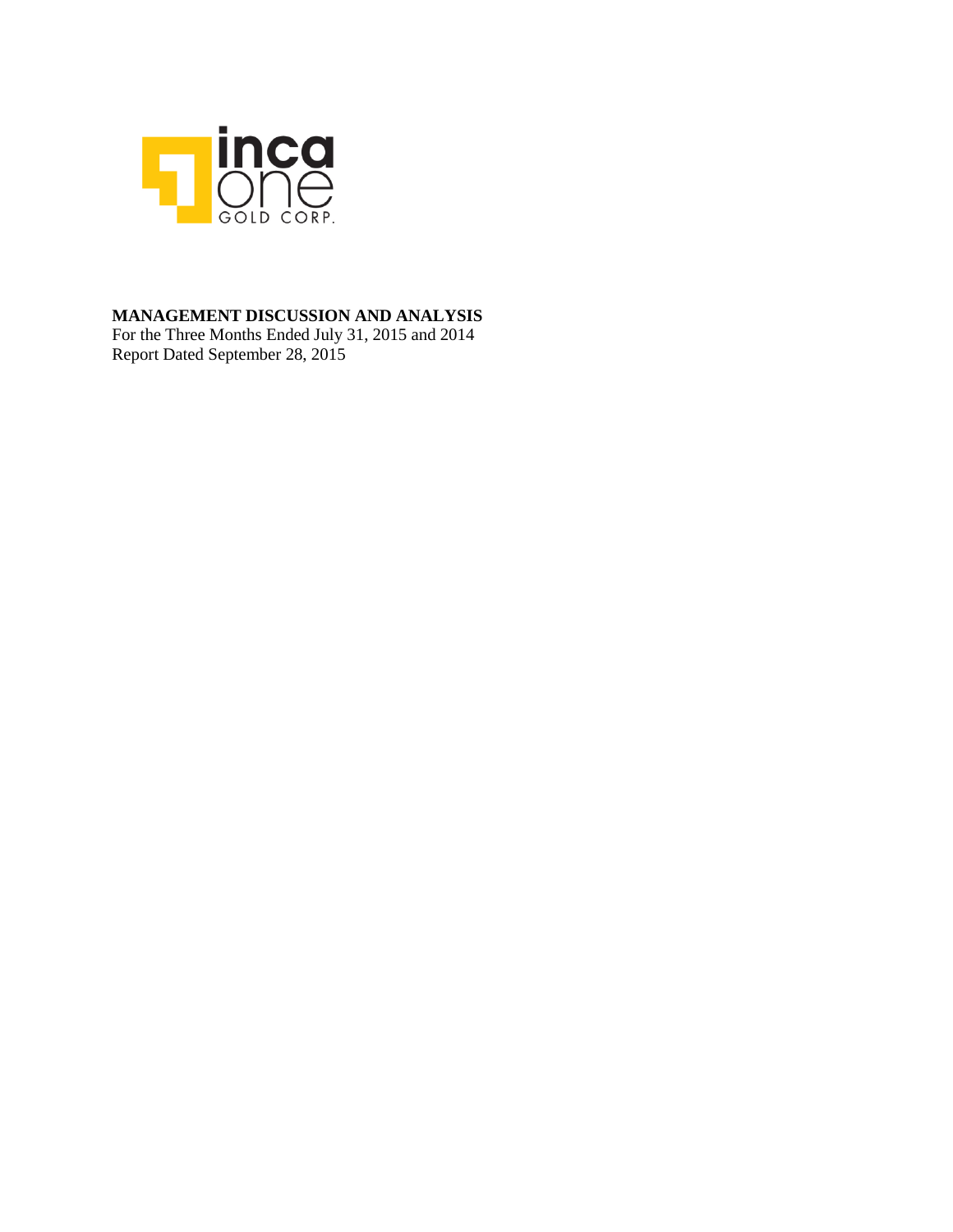Management Discussion & Analysis For the Three Months Ended July 31, 2015 and 2014

The following information, prepared as of September 28, 2015, should be read in conjunction with the unaudited condensed interim consolidated financial statements of Inca One Gold Corp. ("the Company" or "Inca One") for the three months ended July 31, 2015 (the "July 2015 Interim Financial Statements"). This MD&A is the responsibility of management and has been reviewed and approved by the Board of Directors of the Company. All financial amounts are expressed in Canadian Dollars, unless otherwise indicated.

The July 2015 Interim Financial Statements have been prepared in conformity with International Accounting Standard ("IAS") 34, Interim Financial Reporting, using the same accounting policies as detailed in the Company's audited consolidated financial statements for the year ended April 30, 2015. The July 2015 Interim Financial Statements do not include all the information required for complete annual financial statements in accordance with International Financial Reporting Standards ("IFRS"), as issued by the International Accounting Standards Board ("IASB") and interpretations of the International Financial Reporting Interpretations Committee ("IFRIC") and therefore should be read together with the audited annual financial statements for the year ended April 30, 2015 and the related MD&A for the year then ended.

### **General Overview**

Inca One was incorporated on November 9, 2005, and is engaged in the business of developing toll milling operations in Peru, to service government permitted small scale miners. The Company, through its Peruvian subsidiary Chala One SAC, ("Chala One") has acquired an existing Peruvian mineral processing plant (the "Chala Plant"), which the Company has successfully upgraded to approximately 100 tonnes per day ("TPD") capacity.

In recent years the Peruvian government instituted a formalization process for informal miners as part of its efforts to regulate their activities. The deadline for registering informal miner concessions expired on April 19, 2014 and online Peruvian news sources have recently reported that the government has started to deploy aggressive measures to eradicate any remaining illegal miners in Peru. While the Company is aware of the tensions created by the foregoing it intends to continue with its business plan to source high grade gold mill feed from legally recognized Peruvian artisanal and small scale miners.

The Company continues to actively evaluate other potential mineral projects including additional toll milling operations. Inca One is listed for trading on the TSX Venture Exchange (the "TSX-V") under the symbol "IO", on the Frankfurt Stock Exchange under the symbol "SU9.F", and the Santiago Stock Exchange Venture under the symbol "IOCL".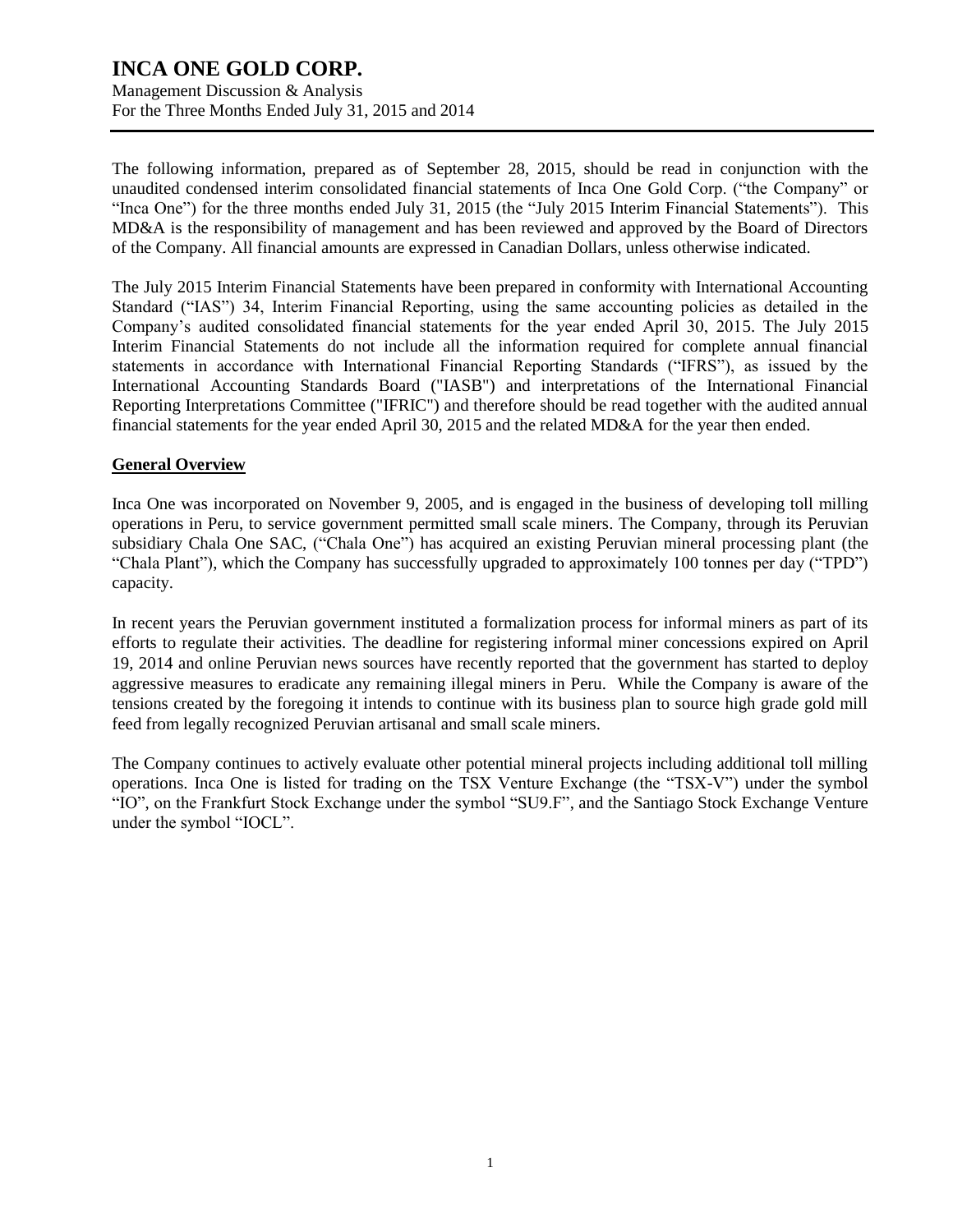Management Discussion & Analysis For the Three Months Ended July 31, 2015 and 2014

### **Operational and Financial Highlights**

The following is a summary of the Chala Plant's production statistics for three months ended July 31, 2015 ("Q1 fiscal 2016" or "Q1 2016") and April 30, 2015 ("Q4 fiscal 2015" or "Q4 2015"). Note that the Chala Plant commenced commercial production on February 1, 2015, and therefore no operational comparative figures are applicable for the three months ended July 31, 2014 ( "Q1 fiscal 2015" or "Q1 2015") .

| <b>Quarter over Quarter highlights</b>             | Q1 2016   | Q4 2015   | Variance % |
|----------------------------------------------------|-----------|-----------|------------|
| Tonnes processed (t)                               | 7,453     | 4,433     | 68.1%      |
| Average daily processing volume $(t)$ <sup>1</sup> | 88        | 52        | 69.2%      |
| Mineral grade $(oz/t)$                             | 0.80      | 0.84      | $-4.8\%$   |
| Gold sold (oz)                                     | 4,438     | 3,159     | 40.5%      |
| Silver sold (oz)                                   | 5,669     | 2,262     | 150.6%     |
| Sales $(\$)$                                       | 6,549,870 | 4,304,802 | 52.2%      |
| Gross operating margin (\$)                        | 435,499   | 131,142   | 232.1%     |
| Gross operating margin %                           | 6.65%     | 3.05%     | 118.0%     |
| Gross margin / ounce of gold sold $(\$)$           | 98        | 42        | 133.33%    |
| Gross margin / ton processed $(\$)$                | 58        | 30        | 93.3%      |

*<sup>1</sup> Based on a 28.5 day monthly utilization period*

Highlights during Q1 fiscal 2016 include:

- Total gold and silver sales of \$6,549,870 with total cost of goods sold of \$6,114,371 and gross margin of \$435,499 or 6.65%;
- 7.453 tonnes of mineral was processed with an average gold grade of 0.80 oz/t;
- Average daily processing volume of 88 TPD (based on a 28.5 day monthly utilization period);
- Purchased approximately 7,332 tonnes of gold-bearing material;
- Entered into an agreement to purchase a desorption plant and chemical laboratory to better maximize plant efficiency and lower operating costs;
- Closed the second and third tranches of the USD convertible loan for gross proceeds of USD\$500,000 and USD\$400,000, respectively; and
- Closed a non-brokered debenture financing for gross proceeds of USD\$500,000.

### Operating Activity – Q1 2016 Compared to Q4 2015

During Q1 2016, the Company processed a total of 7,453 tonnes of gold-bearing material with an average grade of 0.80 oz/t compared to 4,433 tonnes of gold-bearing material with an average grade of 0.84 oz/t during Q4 2015. Q1, 2016 was the second quarter of commercial production with continued ramp up while the grade of gold-bearing material remained relatively consistent.

The average daily processing volume (based on a 28.5 day monthly utilization period) during Q1 2016 was 88 TPD compared to 52 TPD during Q4 2015. Q1 2016 production figures include 21 days during which the Chala Plant operated at its full 100 TPD capacity and from which the Company successfully ramped up production to a high of 119 TPD on certain days (all TPD amounts based on a 28.5 day monthly utilization period).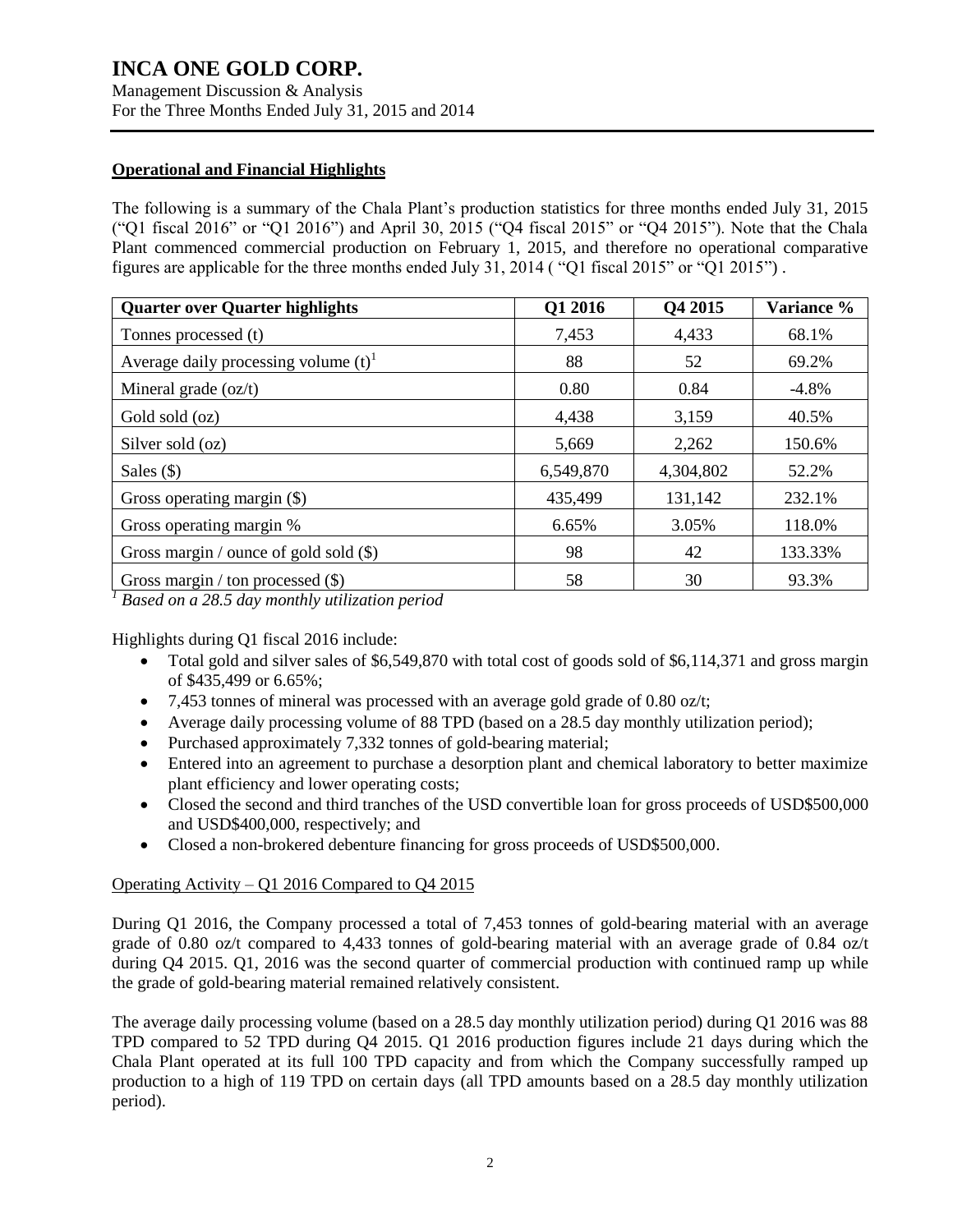Management Discussion & Analysis For the Three Months Ended July 31, 2015 and 2014

During Q1 2016, the Company sold 4,438 ounces of gold and 5,669 ounces of silver compared to 3,159 ounces of gold and 2,262 ounces of silver sold during Q4 2015, with the increase a result of the ramp up of production. The gross margin per gold ounces sold during Q1 2016 amounted to \$98 compared to \$42 during Q4 2015, an increase of \$56 arising primarily from the increase in average daily processing volume relative to certain fixed operational costs.

The Company also achieved various operating improvements during Q1 2016 such as the purchase of a desorption plant and chemical laboratory to better maximize plant efficiency and lower operating cost, implement adjustments to the leaching circuit and grind size of the mill feed to improve recovery, and began expansion of the tailings pond.

### **Chala Plant – Commercial Production (effective February 1, 2015)**

As above, the Company has recently accomplished many integral targets including increased average daily processing volume, and purchasing targets since commercial production began February 1, 2015. Over the first two quarters of fiscal 2016 the Company expects to optimize operating results by enacting initiatives to improve both mineral purchasing terms and recovery rates which are key factors driving operating profitability. During Q3 and Q4 of fiscal 2016 the Company anticipates it will begin to benefit from these operating initiatives and realize greater gross margins and profitability.

### Mineral Purchasing

A key component of the business is mineral purchasing. The Company continues to enact initiatives to improve the efficiency and effectiveness of the mineral purchasing team including incentive programs, minigames, and establishing targets for quantity, grade, and price with a gold grade target of 25 grams per tonne ("gpt"). To accomplish a relatively steady mill feed for the Chala Plant the Company has entered into various multi-delivery letters of agreement ("LOA"). The Company's target is to have approximately 1,500 tonnes per month under LOA's, or 50% of the total expected 3,000 tonnes per month to supply the expanded operating capacity. The balance of the mill feed is expected to come from ongoing spot purchases in the market.

### Property, Plant and Equipment

As at July 31, 2015, total plant upgrade costs and capitalized pre-operating costs was \$5,678,142 (April 30,  $2015 - $5,241,843$ ) which includes \$nil (April 30, 2015 – \$1,712,199) of incidental revenue generated during the pre-operating period and \$nil (April 30, 2015 - \$264,531) of capitalized interest. During the three months ended July 31, 2015, the Company reclassified \$339,088 of VAT in Peru previously included in pre-operating expenses as a result of the review of the VAT receivable from the Peruvian tax authorities.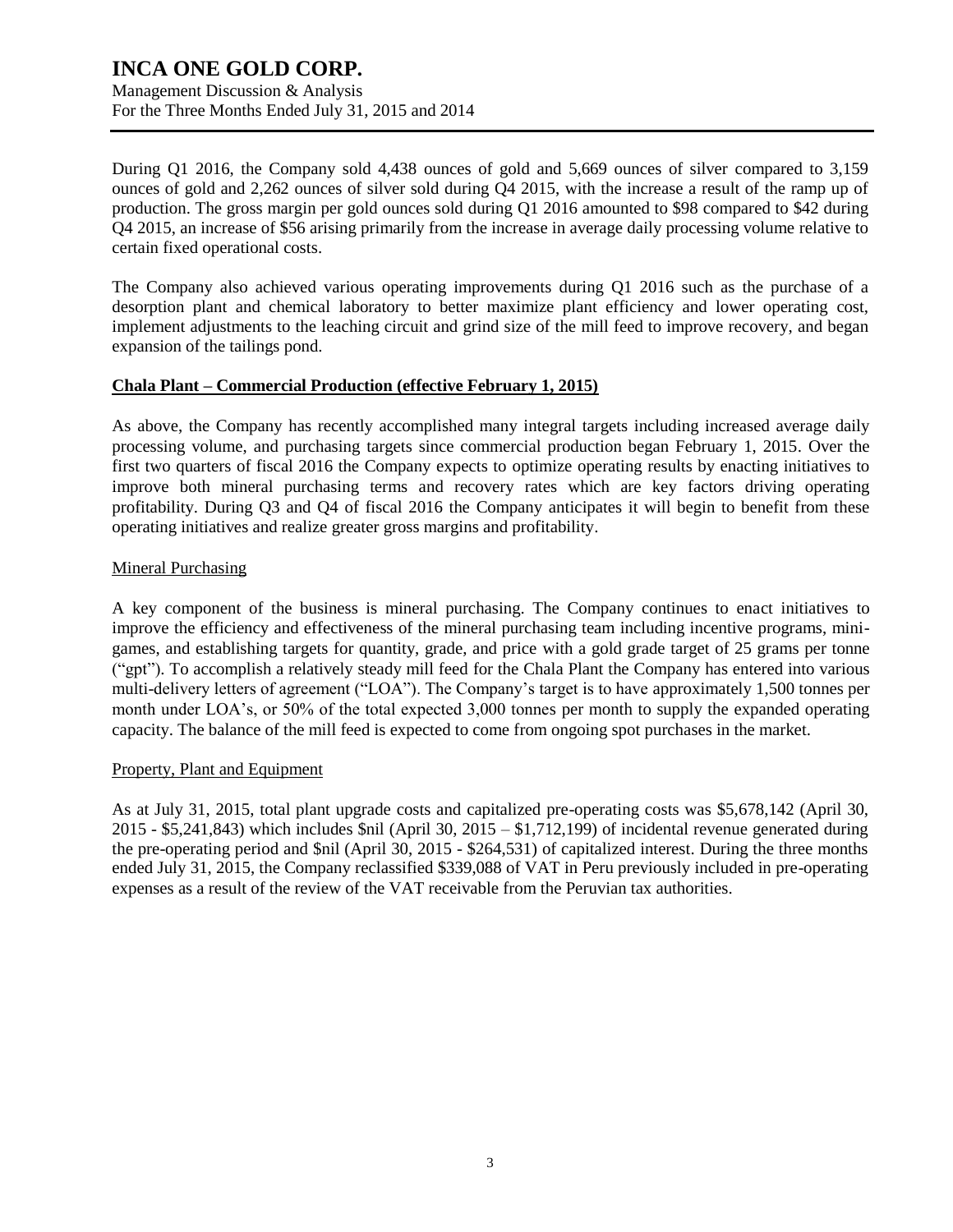Management Discussion & Analysis For the Three Months Ended July 31, 2015 and 2014

### **Chala Plant – Pre-Commercial Production**

On June 6, 2013, the Company entered into a Letter of Intent to acquire 100% of the Chala Plant in Southern Peru for USD\$240,000. Of this amount, USD\$150,000 has been paid and the remaining USD\$90,000 will be payable once transfer of the fully permitted facility is complete (see Title and Permitting below). Finder fees of USD\$40,000 were paid in connection with the acquisition and sourcing and technical advice fees of USD\$118,000, inclusive of value added tax, were also paid with respect to the acquisition and refurbishment of the Chala Plant in December 2013.

The Chala Plant was refurbished almost immediately after acquisition in calendar 2013 in order to achieve a processing capacity of 25 TPD and its first production of activated carbon was reported in November 2013. During the year ended April 30, 2014, the Company estimated a recovery of 347.97 ounces of gold and 144.50 ounces of silver from the harvest of activated carbon from the Chala Plant during the initial test milling phase.

In March 2014 an incident occurred at the Chala Plant during which certain Government officials caused some minor damage under the mistaken belief that the plant was not operating legally. The damage was subsequently repaired.

In June 2014 the Company closed the first tranche of a \$5,500,000 bond financing (see Financings below) for gross proceeds of \$2,700,000 which enabled the Company to begin expansion of the Chala Plant from 25 TPD capacity to 100 TPD capacity as well as provide working capital for mineral purchases and general operating purposes. During August 2014 and November 2014, the Company closed the second and third tranches, for gross proceeds of \$1,400,000 and \$1,400,000 respectively.

To oversee expansion the Company engaged an established Peruvian engineering firm to oversee the construction and plant expansion to 100 TPD capacity. Two new 50 TPD ball mills were installed and commissioned over that period and many other aspects of the plant were expanded and upgraded including the crushing and leaching systems, expansion of the camp, new scale and reception area, new lab and storage facilities, and expanded mineral stockpile area. By December 31, 2014 the construction was substantially complete. The Company conducted test milling and commissioning beginning November 2014, and with the appropriate assessment management determined that at February 1, 2015 the Chala Plant had commenced commercial production.

This commercial production assessment included key parameters being met such as: a) all major and auxiliary processing circuits were fully operational including ball mill, crushing, and leaching circuits, and related facilities in place; b) average production throughput at the plant since February 1, 2015 has been in excess of 50 TPD with production ramping up to the full 100 TPD production capacity; and c) a reasonable testing and commissioning period had completed. As a result of the commencement of commercial production the Company began amortizing the capitalized costs of its milling plant.

The aforementioned technical information was reviewed on behalf of the Company by Phu Van Bui, P.Geo., a director and a Qualified Person as defined in NI 43-101.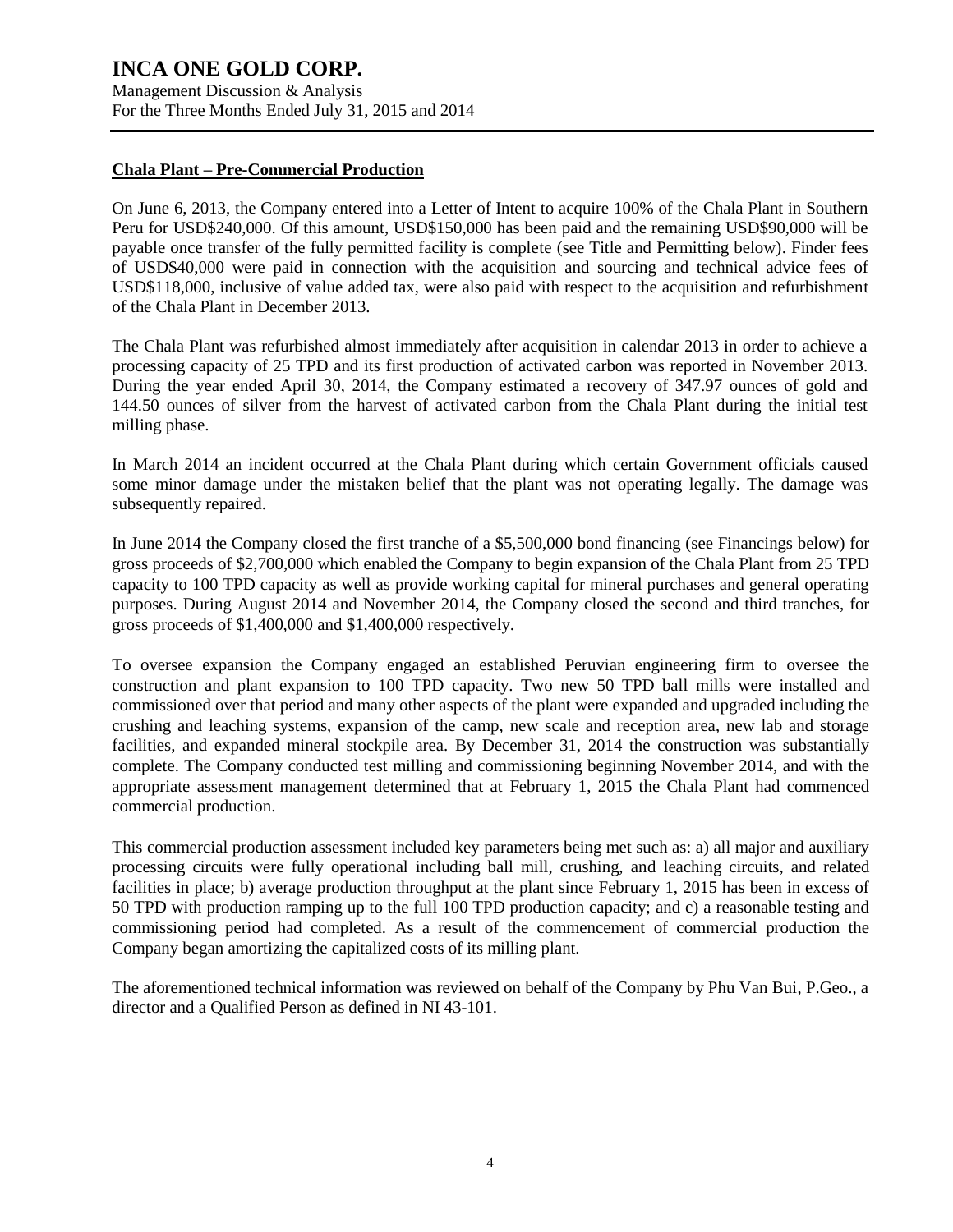Management Discussion & Analysis For the Three Months Ended July 31, 2015 and 2014

### **Chala Plant - Title and Permitting**

Transfer of formal title of the Chala Plant is subject to a number of conditions. As part of the terms of the original purchase agreement for the Chala Plant, Inca One has an agreement between its wholly owned subsidiary, Chala One, and the seller and initial permit applicant, to operate under the umbrella of formalization until the successful completion of all the environmental and operating permits. As part of the formalization process the Chala Plant is currently in compliance and able to operate up to 100 TPD capacity. The Company has recently made significant progress on the various long-term licenses and permits required for the Chala Plant to operate at 100 TPD. The Company is also proceeding with the application of commercial permits to incrementally increase capacity up to 350 TPD. The Chala Plant currently sits on 21 hectares of land, and has ample room for plant expansion.

### **Exploration and Evaluation Assets**

Previously the Company had interests in exploration and evaluation assets including the Corizona Project and the Las Haquillas Project. No exploration expenditure has been incurred on these projects through either the year ended April 30, 2015 or Q1 fiscal 2016, and both projects were fully impaired as of April 30, 2015. For further detail on these projects refer to the annual MD&A for the years ended April 30, 2015 and 2014.

## **Future Outlook**

The Company is moving forward with its business plan to focus on gold-bearing mineral processing facilities in Peru and believes that the Chala Plant operations may provide the necessary cash flow to achieve profitability in calendar 2016. The Company intends to use the funds and net profits from mineral processing operations at the Chala Plant, and additional fundraising (see Financings and Subsequent Events below) to execute its business plan and expand mineral processing operations, so that it can continue to achieve its longterm objectives.

Inca One management believes that the Chala Plant will enable the Company to generate sufficient cash flows to achieve profitable operations and further expand its Peruvian operations.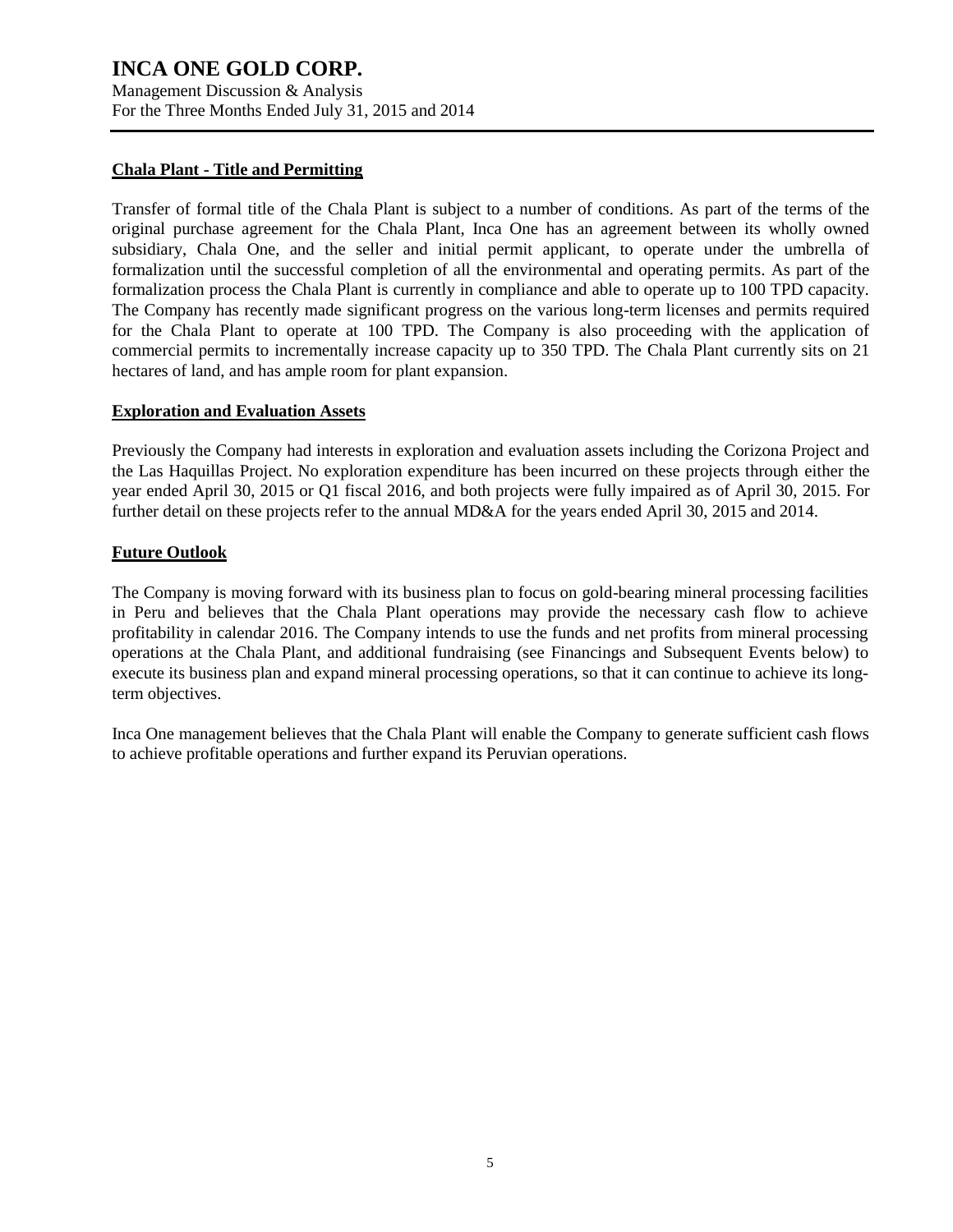Management Discussion & Analysis For the Three Months Ended July 31, 2015 and 2014

### **Selected Quarterly Information**

The following selected financial data with respect to the Company's financial condition and results of operations has been derived from the unaudited condensed interim consolidated financial statements of the Company for the three months ended July 31, 2015 and 2014 and from the audited consolidated financial statements for the year ended April 30, 2015. The selected financial data should be read in conjunction with those financial statements and the notes thereto.

| Three months ended:                     | <b>July 31, 2015</b> | April 30, 2015 | <b>July 31, 2014</b> |
|-----------------------------------------|----------------------|----------------|----------------------|
|                                         |                      |                |                      |
| Revenue                                 | 6,549,870            | 4,304,802      |                      |
| Cost of goods sold                      | 6,114,371            | 4,173,660      |                      |
| Gross margin                            | 435,499              | 131,142        |                      |
| Finance and other income (expense), net | 86,079               | 326,532        | (88, 144)            |
| Net loss                                | (581,084)            | (779, 718)     | (699, 670)           |
| Net loss per share (basic and diluted)  | (0.01)               | (0.01)         | (0.01)               |
| Other comprehensive income (loss)       | (375,064)            | (361, 829)     | (372, 835)           |

|                                   | As at July 31,<br>2015 | As at April 30,<br>2015 | As at April 30,<br>2014 |
|-----------------------------------|------------------------|-------------------------|-------------------------|
|                                   |                        |                         |                         |
| Exploration and evaluation assets |                        |                         | 20,000                  |
| Total assets                      | 11,433,207             | 8,328,493               | 2,546,062               |
| Total long term liabilities       | 5,787,037              | 5,673,756               | 626,349                 |
| Dividends declared                | Nil                    | Nil                     | Nil                     |

The following table sets out selected quarterly financial data from the Company's unaudited quarterly financial statements for the last eight quarters.

|                      | <b>Working</b><br>capital |                     | Long term          |                 | <b>Basic loss</b> |
|----------------------|---------------------------|---------------------|--------------------|-----------------|-------------------|
| <b>Quarter ended</b> | (deficiency)              | <b>Total assets</b> | <b>liabilities</b> | <b>Net loss</b> | per share         |
|                      | S                         | \$                  | S                  | S               | S                 |
| July 31, 2015        | (1,201,165)               | 11,433,207          | 5,787,037          | (581,084)       | (0.01)            |
| April 30, 2015       | (516, 327)                | 8,328,493           | 5,673,756          | (779, 718)      | (0.01)            |
| January 31, 2015     | 677,365                   | 6,739,337           | 5,162,576          | (1,980,269)     | (0.03)            |
| October 31, 2014     | 843,171                   | 4,771,034           | 4,393,324          | (747, 715)      | (0.01)            |
| July 31, 2014        | 1,501,008                 | 3,889,948           | 3,082,066          | (699, 670)      | (0.01)            |
| April 30, 2014       | 170,974                   | 2,546,062           | 626,349            | (848, 541)      | (0.02)            |
| January 31, 2014     | (114, 588)                | 1,887,745           | 613,944            | (347,680)       | (0.01)            |
| October 31, 2013     | (114, 144)                | 1,329,135           | 455,168            | (2,727,506)     | (0.06)            |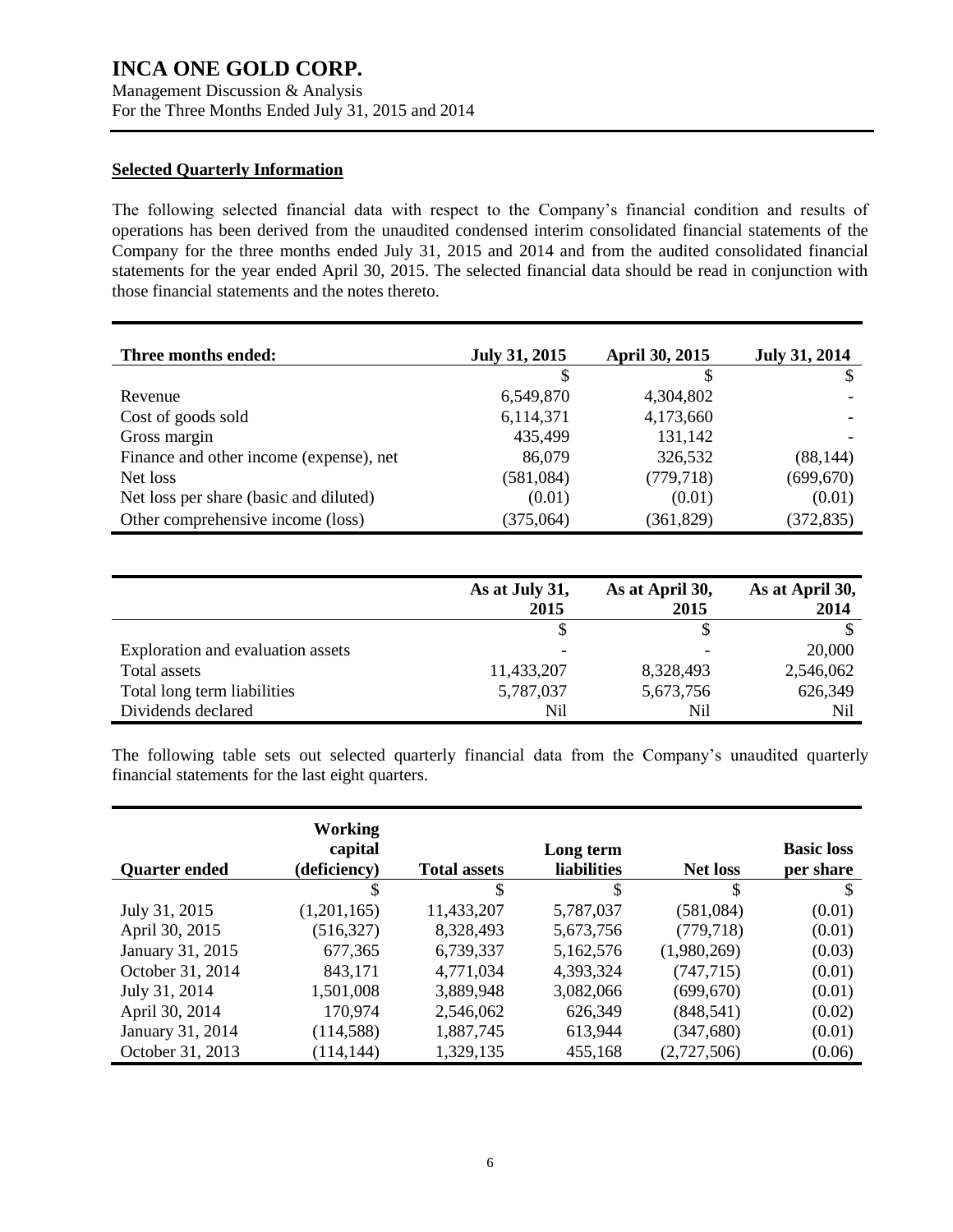Management Discussion & Analysis For the Three Months Ended July 31, 2015 and 2014

The working capital deficiency as at July 31, 2015 is a result of the net loss and is impacted by \$2,659,293 of new debt financings which are included as a current liability. These new debt financings were closed by the Company during the three months ended July 31, 2015, and are primarily comprised of the USD\$500,000 and USD\$400,000 convertible debenture second and third tranches, respectively, USD\$500,000 second debenture units with warrants, and USD\$500,000 promissory note (see financings below).

Total assets increased during the three months ended July 31, 2015, due to increases in certain current assets including prepaids and receivables (including VAT) arising from operations as well as the impact of foreign exchange of translating US dollar functional currency assets to the Canadian dollar reporting currency.

The increase in long term liabilities for the three months ended July 31, 2015 primarily arose from the recognition of accretion expense and amortization of issuance costs.

Major changes in quarterly net loss arose as follows:

- During the three months ended July 31, 2015, the \$581,084 net loss decreased relative to prior quarters (other than January 31, 2014) primarily as a result of the commencement of commercial production on February 1, 2015. The gross margin during the three months ended July 31, 2015, was \$435,499 from a total metal revenue of \$6,549,870 and costs of goods sold of \$6,114,371. This was offset by increases in both finance costs and accretion expense due to new financings closed during the period and during prior periods. There was also an increase in share-based payments due to 2,780,000 of new stock options granted during the period, while being offset by a \$640,025 gain in foreign exchange (see results of operations analysis below).
- During the three months ended April 30, 2015, the \$779,718 net loss increased relative to prior quarters (other than January 31, 2015 and October 31, 2014). Despite the gross margin of \$131,142 during the three months ended April 30, 2015, there were increases in both consulting and management fees as well as office, rent, utilities and other expenses arising from expanded corporate and Peruvian administrative teams, and commencement of commercial production, while being offset by a \$529,458 gain in foreign exchange.
- During the three months ended January 31, 2015, the \$1,980,269 net loss included a \$990,835 impairment of marketable securities from devaluation of the Global Resources Investment Trust PLC ("GRIT") shares. Through October 31, 2014 the unrecognized losses were recorded through other comprehensive income.
- During the three months ended October 31, 2013 the \$2,727,506 net loss primarily arose from a \$2,452,330 impairment of the Las Huaquillas Property.

## **Results of Operations – Q1 2016 Compared to Q1 2015**

Revenue for Q1 2016 was \$6,549,870 and cost of goods sold was \$6,114,371 resulting in a gross margin of \$435,499. Commercial production started on February 1, 2015, as such, for the Q1 2015 there was no revenue.

During Q1 2016, the Company reported a net loss of \$581,084 the most significant components of which were consulting and management fees of \$208,921; foreign exchange gain of \$640,025; office, rent, utilities and other expenses of \$115,363; salaries and benefits of \$201,934; share-based payments of \$361,633; finance costs of \$349,472; and accretion expense of \$177,517.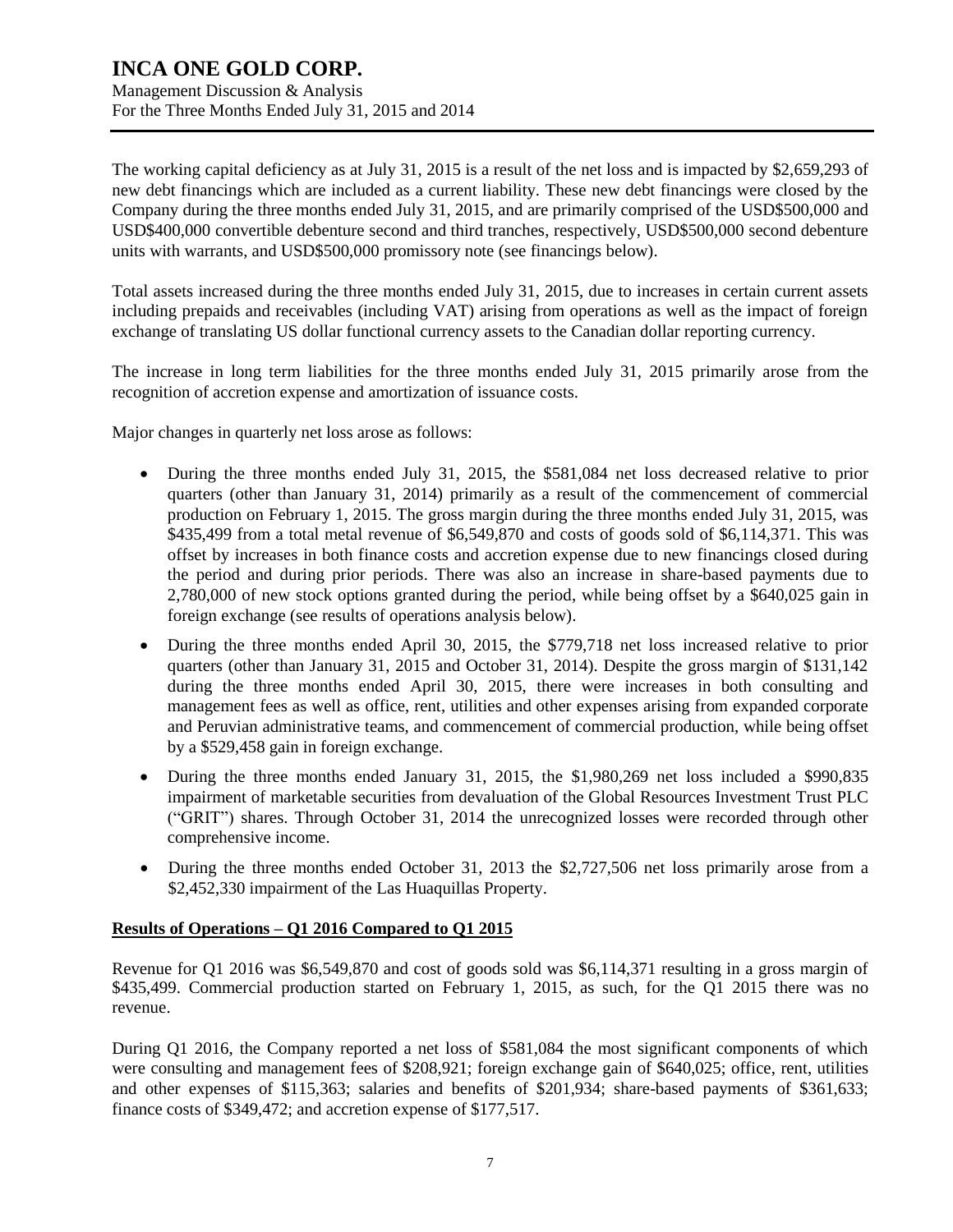Management Discussion & Analysis For the Three Months Ended July 31, 2015 and 2014

Consulting and management fees in Q1 2016 increased by \$138,991 to \$208,921 compared to \$69,930 in Q1 2015. This increase was the result of an increase in corporate and administrative staff and contractors in both the Peruvian and Canadian offices as the Company commenced commercial production at the Chala Plant on February 1, 2015.

Foreign exchange gain in Q1 2016 increased by \$627,859 resulting in a recovery of \$640,025 compared to a gain of \$12,166 in Q1 2015. The foreign exchange gain was primarily the result of the \$5.5 million bond allocated to the Chala One subsidiary which has the US dollar as functional currency, and due to the devaluation in the Canadian dollar relative to the US dollar during the period, a foreign exchange gain arose. Note that as of Q1 2015, only \$2.7 million out of the \$5.5 million was closed and the remaining \$2.8 million was closed after Q1 2015.

Office, rent, utilities and other expenses in Q1 2016 increased by \$81,987 to \$115,363 compared to \$33,376 in Q1 2015, while salaries and benefits expense in Q1 2016 increased by \$192,840 to \$201,934 compared to \$9,094 in Q1 2015. Overall there was an increase in corporate and administrative staff and contractors in both the Peruvian and Canadian offices during Q1 2016 as the Company expanded the Peruvian operations and commenced commercial production on February 1, 2015.

Share-based payments increased in Q1 2016 by \$75,649 to \$361,633 compared to \$285,984 in Q1 2015 due to 2,780,000 stock options granted during Q1 2016, compared to 2,050,000 stock options granted in Q1 2015.

Finance costs increased in Q1 2016 by \$256,602 to \$349,472 compared to \$92,870 in Q1 2015 primarily due to higher interest paid related to new financings closed during and before Q1 2016. During Q1 2016, the Company closed the USD\$500,000 and USD\$400,000 convertible debenture second and third tranches, respectively, USD\$500,000 second debenture units with warrants, and USD\$500,000 promissory note (see financings below). During Q1 2015 the company closed \$325,000 of convertible debenture, \$2.7 million of bond financing.

Accretion expense increased in Q1 2016 by \$169,767 to \$177,517 compared to \$7,750 in Q1 2015 as a result of higher accretion and amortization of issuance costs related to new financings closed during and before Q1 2016.

## **Liquidity and Capital Resources**

As at July 31, 2015 the Company has financed its operations and met its capital requirements primarily through the issuance of capital stock by way of private placements, the exercise of share purchase warrants previously issued and more recently, from the issue of promissory notes, convertible debentures and debenture units with warrants. As at July 31, 2015, the Company had cash of \$235,943 representing a decrease of \$218,378 compared with cash of \$454,321 at April 30, 2015.

The Company reported working capital deficiency of \$1,201,165 at July 31, 2015 as compared to working capital deficiency of \$516,327 as at April 30, 2015, representing an increase in working capital deficiency of \$684,838 primarily resulting from the current portion of long-term debts including the closing of the USD\$500,000 and USD\$400,000 convertible debenture second and third tranches, respectively, closing of the USD\$500,000 second debenture units with warrants, and USD\$500,000 promissory note (see financings below), offset by increases to inventory, prepaids, and receivables.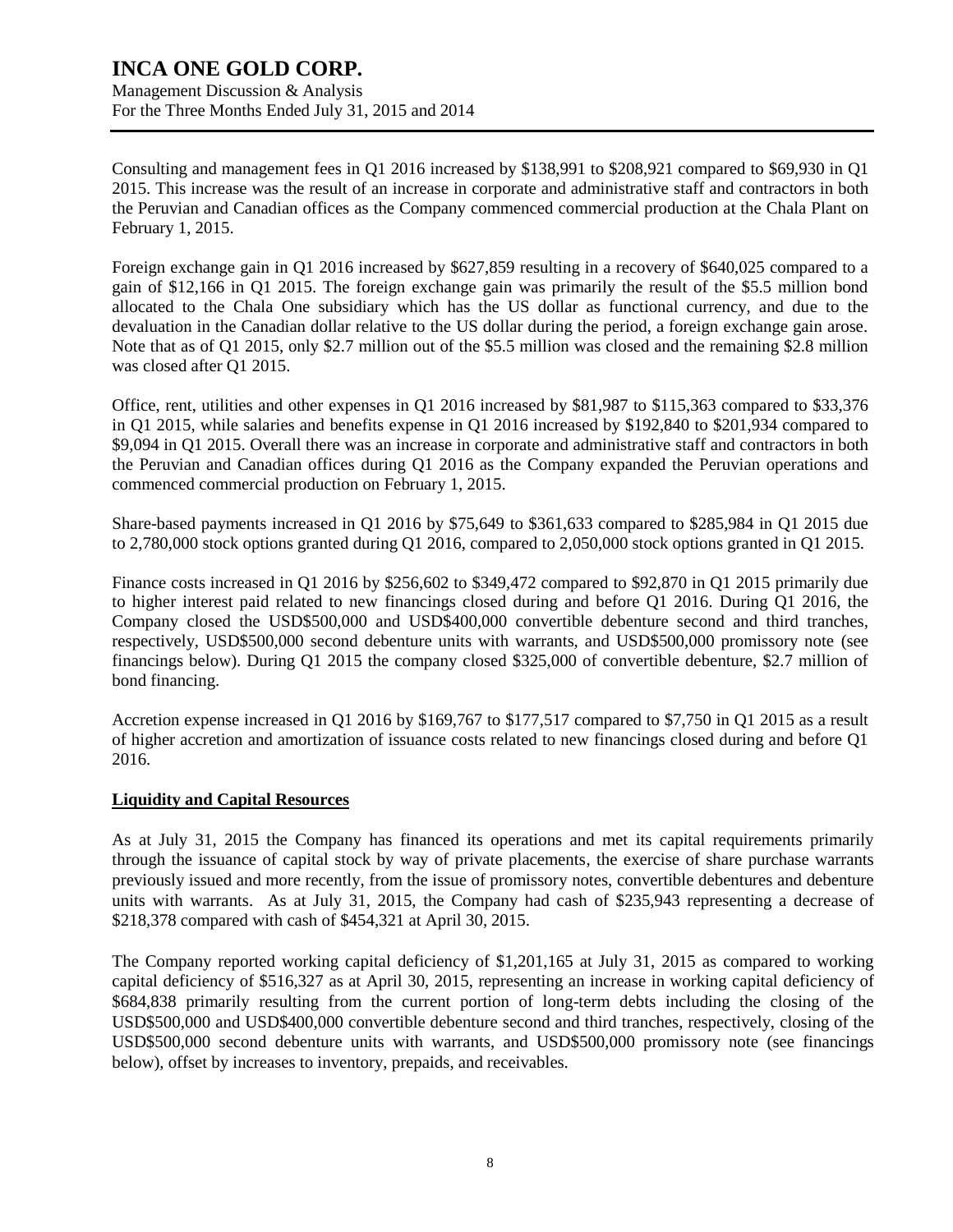Management Discussion & Analysis For the Three Months Ended July 31, 2015 and 2014

Marketable securities consist of 733,007 shares in GRIT which were acquired on February 28, 2014 in exchange for the issue of 12,000,000 common shares in the Company. The fair value of the shares in GRIT at acquisition was determined based on a value of \$0.11 per share for the 12,000,000 common shares issued by the Company. As of July 31, 2015 the GRIT shares were recorded at a fair value of \$190,618 (April 30, 2015 – \$217,838) based on the GRIT share trading price of CDN\$0.26 (GBP £0.13). To date in September 2015 the average GRIT share trading price was trading at a lesser value than as at April 30, 2015. Until September 7, 2014 sales of the Company's GRIT shares are required to be arranged by GRIT and the Company has not yet sold any of these securities. While the Company will seek to maximize the proceeds it receives from the sale of its GRIT Shares, there is no assurance as to the timing of disposition or the amount that will be realized.

The Company continued developing the Chala Plant which was successfully upgraded to approximately 100 TPD capacity during the year ended April 30, 2015. The Chala Plant commenced commercial production on February 1, 2015.

Management intends to finance operating costs and plant expansion over the year with funds received from the convertible loan and debenture financing completed during the three months ended July 31, 2015. Other than convertible debentures and bond financing the Company has no other long-term debt and is not subject to externally imposed capital requirements except for the right of first refusal for future debt and equity financings provided to bond and debenture holders per financings entered during the year.

### **Capital Expenditures**

As at July 31, 2015, total plant upgrade costs and capitalized pre-operating costs was \$5,678,142 (April 30,  $2015 - $5,241,843$ ) which includes \$nil (April 30,  $2015 - $1,712,199$ ) of incidental revenue generated during the pre-operating period and \$nil (April 30, 2015 - \$264,531) of capitalized interest. During the three months ended July 31, 2015, the Company reclassified \$339,088 of VAT in Peru previously included in pre-operating expenses as a result of the review of the VAT receivable from the Peruvian tax authorities.

### **Financings - Debt**

### Promissory Notes

During the year ended April 30, 2014, two directors and officers of the Company advanced to the Company a total of \$170,000 in cash in exchange for promissory notes. The notes were unsecured and payable on demand with an interest rate of 20% per annum calculated and paid quarterly in arrears. During the year ended April 30, 2014 \$50,000 of the principal was repaid with the remaining \$120,000 repaid during the year ended April 30, 2015.

During December 2014, directors and officers advanced to the Company a total of \$205,000. The advances were unsecured and non-interest bearing. During the year ended April 30, 2015 the \$205,000 was repaid in full.

On January 14, 2015, the Company received USD\$200,000 in cash in exchange for a promissory note. The note is unsecured, has a six month term, and an interest rate of 20% per annum calculated and payable on the maturity date. On July 29, 2015, the note was extended for an additional three months.

As at July 31, 2015, the principal balance was \$261,600 and interest expense of \$15,498 was incurred of which \$4,208 was included in accounts payable and accrued liabilities.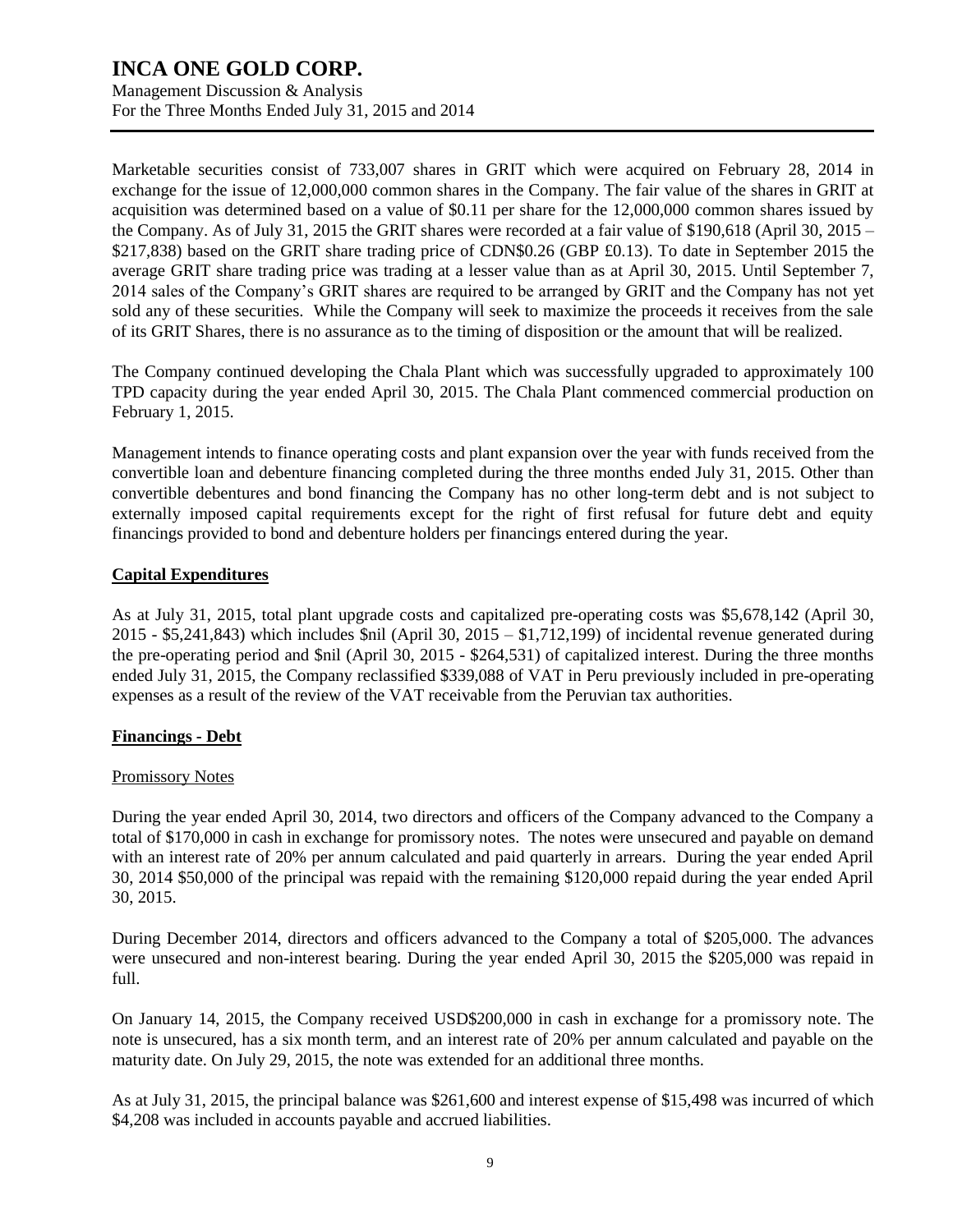Management Discussion & Analysis For the Three Months Ended July 31, 2015 and 2014

On October 22, 2013 and November 6, 2013, the Company closed a non-brokered private placement of secured, redeemable promissory notes for gross proceeds of \$420,000. Of this amount an aggregate of \$150,000 was issued to an officer and a company controlled by a director. The promissory notes mature after 24 months and bear interest at 20% per annum. At the option of one of the subscribers, accrued interest of \$49,389 (2014 – \$14,038) has been added to the principal of the promissory notes instead of being paid in cash. Subscribers are entitled to redeem their investment principal plus accrued interest on or after six months by providing 30 days written notice in advance of three month promissory note rollover periods. The notes are secured by a security interest in all of the Company's present and after acquired property pursuant to an underlying Security Agreement but are subordinate to any security held by holders of the Convertible Debentures.

During the year ended April 30, 2015, \$100,000 of the promissory notes were redeemed by an officer of the Company and \$50,000 of the promissory notes were redeemed by a company controlled by a director of the Company. On May 31, 2015, \$120,000 of the notes were repaid.

A cash finder fee of \$2,500 and legal and regulatory costs of \$2,540 incurred in connection with the financing were charged against the promissory notes amount payable. As at July 31, 2015 interest expense of \$12,139 (2014 - \$21,922) has been recorded with respect to these promissory notes, of which \$1,032 (2014 - \$2,181) was included in accounts payable and accrued liabilities. In addition, accretion of transaction costs of \$562 (2014 - \$559) has been recorded.

During May 2015, a director and officer and an officer of the Company advanced to the Company a total of \$100,000 in cash in exchange for short term promissory notes. The notes are unsecured with an interest rate of 20% per annum payable on maturity in 6 months. As at July 31, 2015, interest expense of \$4,449 (2014 - \$nil) has been recorded and included in accounts payable and accrued liabilities.

During June 2015 a company controlled by an individual who was subsequently appointed a director of the Company on July 8, 2015 advanced to the Company USD\$500,000 in cash in exchange for a short term promissory note of which USD\$100,000 was repaid during August 2015. The note is unsecured with an interest rate of 20% per annum payable on maturity in 6 months. As at July 31, 2015, interest expense of \$15,051 (2014 - \$nil) has been recorded and included in accounts payable and accrued liabilities.

### CAD denominated Convertible Debentures

On October 30, 2013, the Company completed a secured convertible debenture offering for gross proceeds of \$275,000. Of this amount \$75,000 was issued to two directors and officers or to individuals to whom they were related. The debentures mature on October 30, 2018 and are redeemable at the Company's option after October 30, 2016. At the date of issue \$198,664 was attributed to the liability component of the convertible debenture and \$76,336 to the equity component based on an effective interest rate of 20%.

The debenture is secured by a security interest in all of the Company's present and after acquired property pursuant to an underlying Security Agreement and hold preference to any security held by holders of the promissory notes.

Until October 30, 2014 each debenture holder had the option to convert up to 20% of the debenture principal and all of the interest payable into common shares by providing 30 days written notice in advance of three month debenture rollover periods. The conversion of debenture principal was based on a share price of \$0.10 and the conversion of any interest payable was based on the greater of \$0.10 per share or the closing share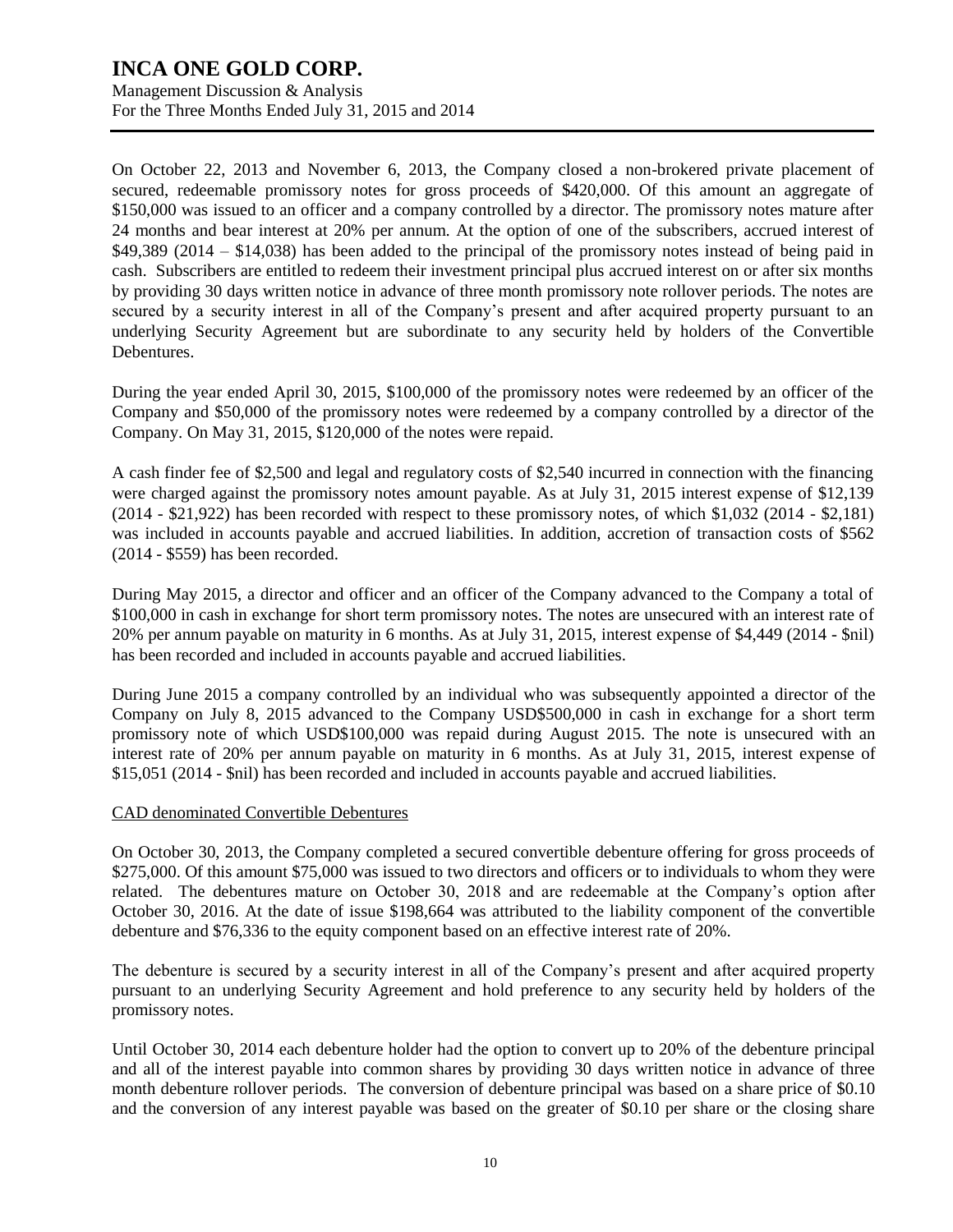Management Discussion & Analysis For the Three Months Ended July 31, 2015 and 2014

price on the date the Company received notice from the holder. On October 30, 2014, \$55,000 of the convertible debentures were converted to 550,000 common shares of the Company.

Interest on the debenture is payable at the rate of 10% per annum calculated and paid quarterly in arrears. Professional fees of \$11,705 have been incurred in connection with the debenture offering and have been recorded against the liability and equity components on a pro-rata basis. During the three months ended July 31, 2015, the Company recorded accretion expense and amortization of issuance costs of \$3,162 (2014 –  $$3,671$ ), and interest expense of  $$5,485$  (2014 –  $$6,856$ ) of which  $$3,490$  has been included in accounts payable and accrued liabilities.

On May 23, 2014, the Company closed a second debenture financing for gross proceeds of \$325,000. The Company had received all of the proceeds in advance of the closing and accordingly they were reflected as current liabilities on the Consolidated Statements of Financial Position as at April 30, 2014. The debentures bear interest at a rate of 10% per annum, calculated and paid quarterly in arrears, 25% of which shall be convertible into shares during the first year of the debenture term. Also during the first year of the debenture term a maximum of 25% of the principal may, at the option of the holder, be converted into common shares of the Company at a price of \$0.125 per common share. The debentures mature on May 22, 2019 and are redeemable by the Company at any time after May 22, 2017. They are secured by a security interest in all of the Company's present and after acquired property pursuant to a security agreement. At the date of issue \$234,785 was attributed to the liability component of the convertible debenture and \$90,215 to the equity component based on an effective interest rate of 20%. On December 1, 2014, \$81,250 of the convertible debentures were converted to 650,000 common shares of the Company.

Professional fees of \$18,297 have been incurred in connection with the debenture offering and have been recorded against the liability and equity component on a pro-rata basis. During the three months ended July 31, 2015, with respect to this second debenture offering the Company recorded accretion expense and amortization of issuance costs of \$3,291 (2014 - \$4,079) and interest expense of \$6,161 (2014 - \$2,760) of which \$2,070 has been included in accounts payable and accrued liabilities.

#### USD denominated Convertible Debentures

On March 20, 2015, the Company announced the terms of a convertible loan with a group of lenders for gross proceeds of USD\$1,500,000 (the "USD Convertible Loan"). The USD Convertible Loan bears interest at a rate of 15% per annum and can be drawn down in three tranches of USD\$600,000, USD\$500,000, and USD\$400,000, respectively, with the third tranche at the option of the Company. Each tranche of the USD Convertible Loan has a twelve month term and will be subject to a twelve month renewal option, subject to certain conditions. The USD Convertible Loan is secured by a pledge of the inventory and related assets of the Company's subsidiary, Chala One.

The Company paid an arrangement fee of 5% of the proceeds of the USD Convertible Loan to a third party for its role in arranging the USD Convertible Loan. In certain circumstances, up to 40% of the outstanding indebtedness under the USD Convertible Loan will be convertible into common shares the Company at the option of the Lenders at a conversion price of CAD\$0.25. The conversion amount will be based on a fixed foreign exchange rate which will result in maximum of 2,987,800 common shares issuable upon conversion.

On April 27, 2015, the Company closed the first tranche for gross proceeds of USD\$600,000. At the date of issue \$704,902 was attributed to the liability component of the convertible debenture and \$23,858 to the equity component based on an effective interest rate of 20%.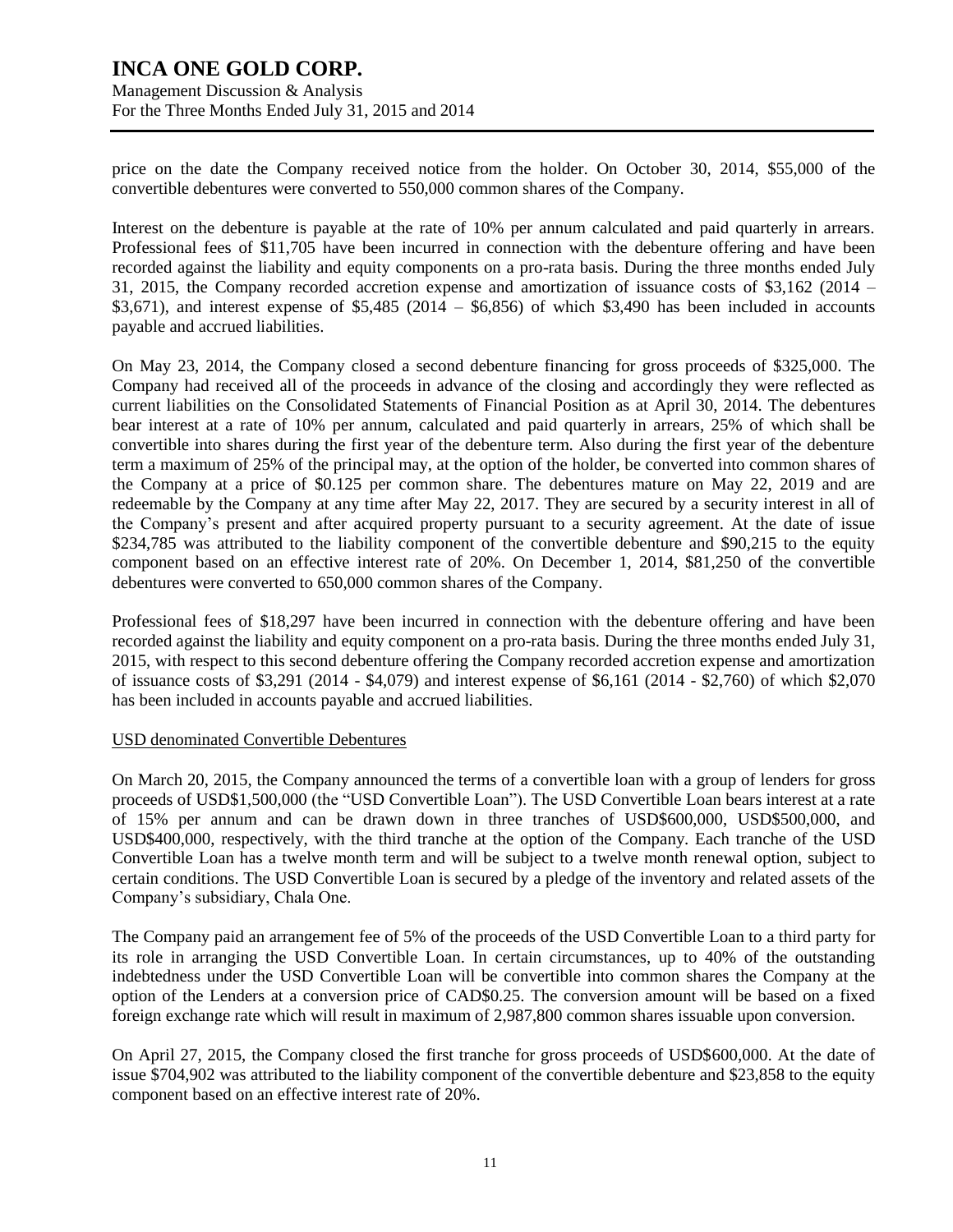Management Discussion & Analysis For the Three Months Ended July 31, 2015 and 2014

Professional and arrangement fees of \$104,654 have been incurred in connection with the USD Convertible Loan offering and have been recorded against the liability and equity component on a pro-rata basis.

During the three months ended July 31, 2015, the Company recorded accretion expense and amortization of issuance costs of \$27,177 (2014 - \$nil) and interest expense of \$29,616 (2014 - \$nil) which has been totally paid.

On May 19, 2015, the Company closed the second tranche for gross proceeds of USD\$500,000. At the date of issue \$591,631 was attributed to the liability component of the convertible debenture and \$19,969 to the equity component based on an effective interest rate of 20%.

Professional and arrangement fees of \$36,089 have been incurred in connection with the second tranche of the USD Convertible Loan offering and have been recorded against the liability and equity component on a prorata basis.

During the three months ended July 31, 2015, the Company recorded accretion expense and amortization of issuance costs of \$1,427 (2014 - \$nil) and interest expense of \$18,134 (2014 - \$nil) which has been included in accounts payable and accrued liabilities as of July 31, 2015.

On June 1, 2015, the Company closed the third tranche for gross proceeds of USD\$400,000. At the date of issue \$481,237 was attributed to the liability component of the convertible debenture and \$16,243 to the equity component based on an effective interest rate of 20%.

Professional and arrangement fees of \$29,281 have been incurred in connection with the second tranche of the USD Convertible Loan offering and have been recorded against the liability and equity component on a prorata basis.

During the three months ended July 31, 2015, the Company recorded accretion expense and amortization of issuance costs of \$1,161 (2014 - \$nil) and interest expense of \$12,901 (2014 - \$nil) which has been included in accounts payable and accrued liabilities as of July 31, 2015.

### Bond Payable

On May 20, 2014, the Company announced a bond financing for gross proceeds of \$5,500,000. The bond financing was closed over three tranches, and each tranche bears interest at 10% per annum calculated and payable quarterly in arrears commencing no later than 6 months after the closing date, and each tranche has a maturity date three years from the respective close date.

The bond is secured by a security interest in all of the Chala One present and after acquired property pursuant to an underlying Security Agreement. In addition, Inca One Gold Corp. is a guarantor of the debt. During the year ended April 30, 2015, the Company amended the security terms, whereby the bond financing lenders released their priority security over the Chala One's inventory assets for a temporary 1% increase in the annual interest rate from 10% to 11%. The 1% interest rate increase will be in effect until the USD Convertible Loan has been repaid in full.

Pursuant to the terms of the bond financing agreement the Company has granted to the lender the right of first refusal for future debt and equity financings of up to \$1,500,000 subject to certain restrictions as outlined in those agreements.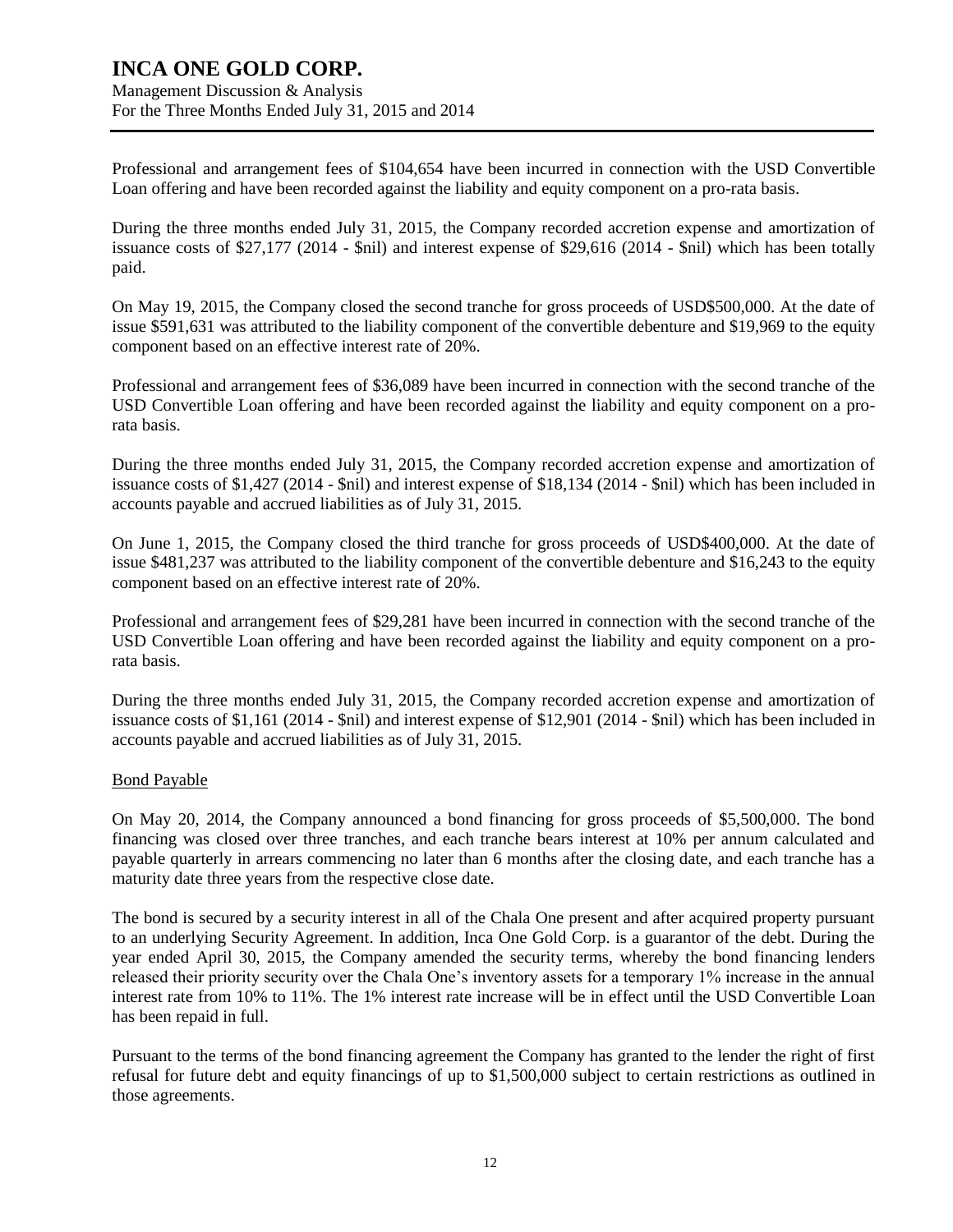Management Discussion & Analysis For the Three Months Ended July 31, 2015 and 2014

Also in connection with the financing the Company and the purchaser entered into a financing fee agreement whereby the Company has a commitment to pay a financing fee equal to 3.5% of the net revenues from the Chala plant as defined by the agreement. All or a portion of the financing fee can be repurchased by the Company on either December 31, 2024 or December 31, 2029 in exchange for the cash payment of USD\$1,500,000 or a corresponding pro-rata portion thereof and otherwise the fee will continue to be payable until December 31, 2034.

In connection with the financing, during the three months ended July 31, 2015, the Company recorded accretion expense and amortization of issuance costs of \$64,866 (2014 - \$nil). No principal repayments were required in the three months ending July 31, 2015.

### *First tranche*

On June 3, 2014, the Company closed the first tranche of this financing for gross proceeds of \$2,700,000. The first tranche bond bears interest at 10% per annum, calculated and payable quarterly in arrears commencing no later than November 12, 2014. The bond principal of \$2,700,000 is repayable in increments of \$170,454 on each of June 3, 2016, September 3, 2016, December 3, 2016 and March 3, 2017, with the remainder due June 3, 2017.

In addition a finder's fee of \$216,000, and professional fees of \$12,476 were paid in cash and 1,440,000 finder's warrants were issued in connection with the first tranche bond. The warrants are exercisable at \$0.15 for 3 years, and \$153,304 arising from the issue of these compensation warrants was charged against the bond amount payable and credited to warrant reserve.

During the three months ended July 31, 2015, with respect to this first tranche of the bond financing the Company recorded interest expense of \$74,860 (2014 – \$6,856) of which \$64,206 (2014 - \$51,671) has been included in accounts payable and accrued liabilities.

### *Second tranche*

On August 29, 2014, the Company closed the second tranche of this financing for gross proceeds of \$1,400,000. The second tranche bond bears interest at 10% per annum, calculated and payable quarterly in arrears commencing no later than February 19, 2015. The bond principal of \$1,400,000 is repayable in increments of \$102,273 on each of August 29, 2016, November 29, 2016, February 28, 2017 and May 29, 2017, with the remainder due August 29, 2017.

In addition professional fees of \$3,779, finder's fees of \$112,000 were paid in cash and 746,667 finder's warrants were issued in connection with the second tranche bond. The warrants are exercisable at \$0.15 for 3 years, and \$60,586 arising from the issue of these compensation warrants was charged against the bond amount payable and credited to warrant reserve.

During the three months ended July 31, 2015, with respect to this second tranche of the bond financing the Company recorded interest expense of \$38,816 (2014 - \$nil) of which \$30,800 (2014 - \$nil) has been included in accounts payable and accrued liabilities as of July 31, 2015.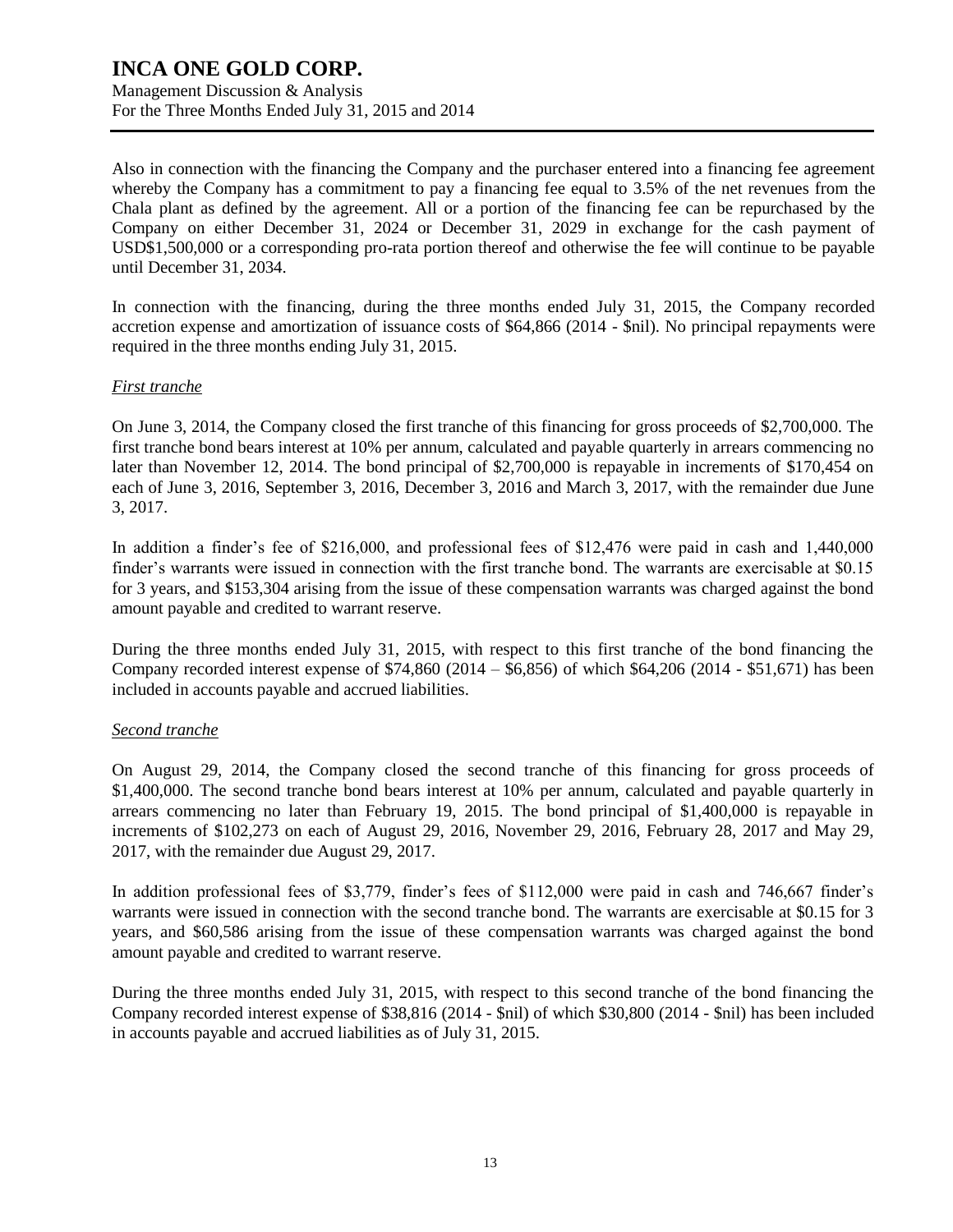Management Discussion & Analysis For the Three Months Ended July 31, 2015 and 2014

## *Third tranche*

On November 20, 2014, the Company received the third and final tranche for gross proceeds of \$1,400,000. The third tranche bond bears interest at 10% per annum, calculated and payable quarterly in arrears commencing no later than April 25, 2015. The bond principal of \$1,400,000 is repayable in increments of \$102,273 on each of November 20, 2016, February 20, 2017, May 20, 2017 and August 20, 2017, with the remainder due November 20, 2017.

In addition professional fees of \$1,439, finder's fees of \$112,000 were paid in cash and 746,667 finder's warrants were issued in connection with the third tranche bond. The warrants are exercisable at \$0.15 for 3 years, and \$71,398 arising from the issue of these compensation warrants was charged against the bond amount payable and credited to warrant reserve.

During the three months ended July 31, 2015, with respect to this third tranche of the bond financing the Company recorded interest expense of \$38,394 (2014 - \$nil) of which \$1,534 (2014 - \$nil) has been included in accounts payable and accrued liabilities as of July 31, 2015.

### First Debenture Units

On March 18, 2015, the Company closed a non-brokered private placement of debenture units with warrants (the "Debenture Unit Financing") for gross proceeds of USD\$1,600,000 including a USD\$100,000 oversubscription. Pursuant to the closing of the Debenture Unit Financing, the Company issued 64 units (the "Units"), with each Unit comprising one non-convertible debenture in the principal amount of USD\$25,000, and 25,000 non-transferable warrants. Each warrant is exercisable into one common share of the Company at a price of CAD\$0.25 until a date that is 12 months from the respective closing date of the Debenture Unit Financing. The holders of the debenture are entitled to receive interest at the rate of 14% per annum, calculated and paid quarterly in arrears. The term of the debenture is 12 months. A finder's fee of 8% of the gross proceeds of the Debenture Unit Financing was payable in cash by the Company to the finders, as applicable. The Company will also issue to the finders that number of finder's warrants equal to 8% of the proceeds of the Debenture Unit Financing, divided by the exercise price of CAD\$0.25. Each finder warrant is exercisable into one common share of the Company at a price of CAD\$0.25 until a date that is 18 months from the closing date of the Debenture Unit Financing.

In addition professional and finder's fees of \$182,029 were paid in cash, 643,600 finder's warrants were issued, and 1,600,000 subscriber warrants were issued. The warrants are exercisable at \$0.25 per share for 18 months and 12 months respectively. At the date of issue \$1,932,517 was attributed to the debenture and \$84,081 to the warrants based on an effective interest rate of 20%. The fair value of the finder's warrants was \$45,353.

During the three months ended July 31, 2015, the Company recorded accretion expense and amortization of issuance costs of \$70,122 (2014 - \$nil) and interest expense of \$62,028 (2014 - \$nil) of which \$23,893 (2014 - \$nil) has been included in accounts payable and accrued liabilities as of July 31, 2015.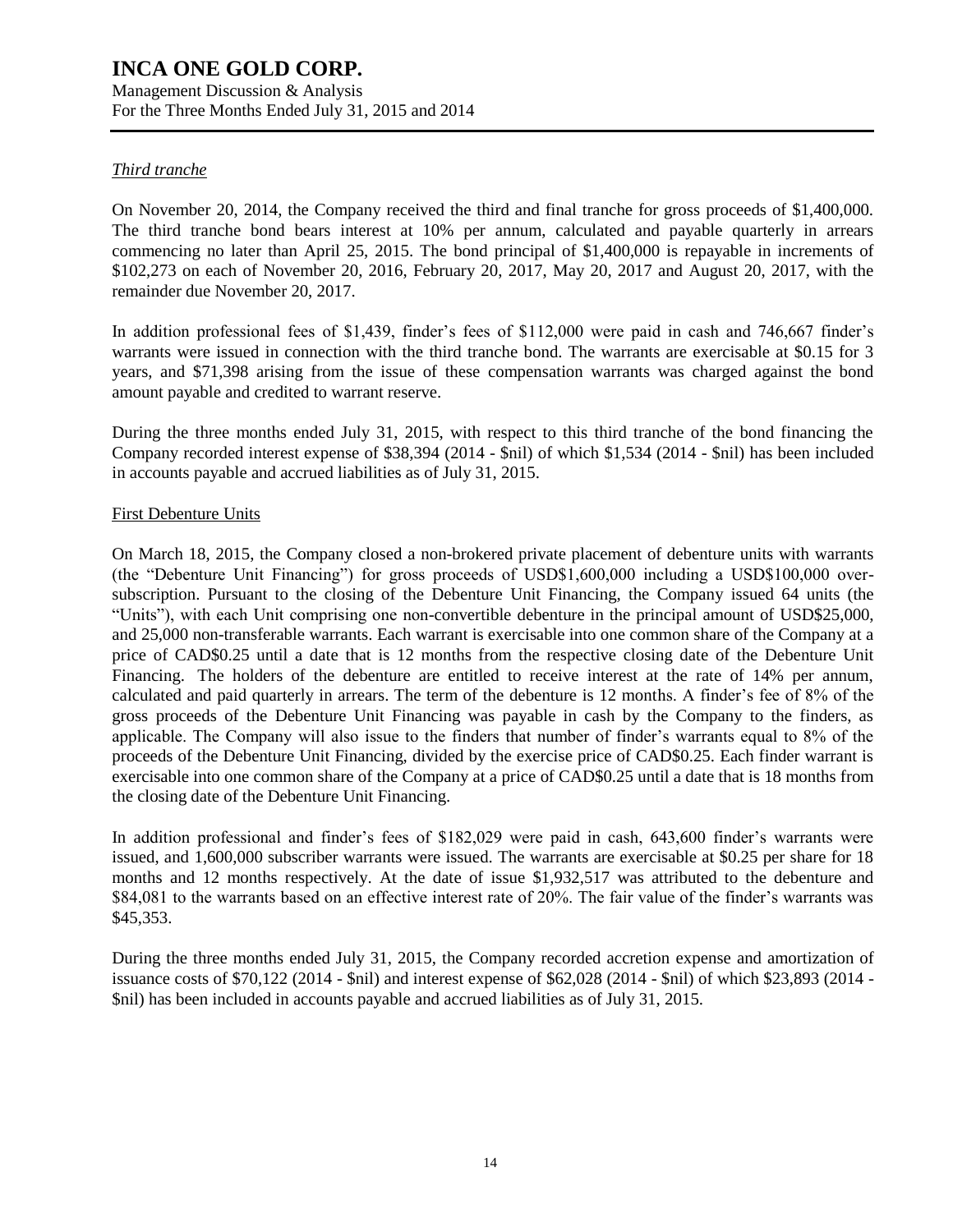Management Discussion & Analysis For the Three Months Ended July 31, 2015 and 2014

### Second Debenture Units

On July 10, 2015, the Company closed a non-brokered debenture financing (the "Second Debenture Unit Financing") for gross proceeds of USD\$500,000. The Second Debenture Unit Financing consists of 20 units (the "Second Units") with each Second Unit comprising one non-convertible debenture in the principal amount of USD\$25,000, and 25,000 non-transferable warrants. Each warrant is exercisable into one common share of the Company at a price of CAD\$0.25 for 12 months from the closing date of the Second Debenture Unit Financing.

The holders of the debentures are entitled to receive interest at the rate of 14% per annum, calculated and paid quarterly in arrears. The term of the debentures is 12 months with a 12 month extension at the option of the Company and the debentures are secured by a security interest in certain of the Company's present and after acquired property to be registered in British Columbia.

In addition professional and finder's fees of \$35,818 were paid in cash. 500,000 subscriber warrants were issued with an exercise price of \$0.25 per share and exercisable in 12 months. At the date of issue \$599,432 was attributed to the debenture and \$26,008 to the warrants based on an effective interest rate of 20%.

During the three months ended July 31, 2015, the Company recorded accretion expense and amortization of issuance costs of \$1,134 (2014 - \$nil) and interest expense of \$5,268 (2014 - \$nil) which has been included in accounts payable and accrued liabilities as of July 31, 2015.

### **Financings - Equity**

### Share Issuances – Options and Warrants Exercised

During the three months ended July 31, 2015, 100,000 common shares were issued for proceeds of \$20,000 on the exercise of 100,000 warrants at \$0.20 per share.

During the three months ended July 31, 2015, 210,000 common shares were issued for proceeds of \$37,500 on the exercise of 150,000 stock options at \$0.15 per share and 60,000 stock options at \$0.25 per share. A reclassification of \$31,261 from stock option reserve to share capital was recorded on the exercise of these options.

### Share Issuances – Private Placement

On August 25, 2015 the Company closed a private placement of 4,009,726 shares at \$0.15 per share for gross proceeds of \$601,459. No finder's fees were incurred (see Subsequent Events below).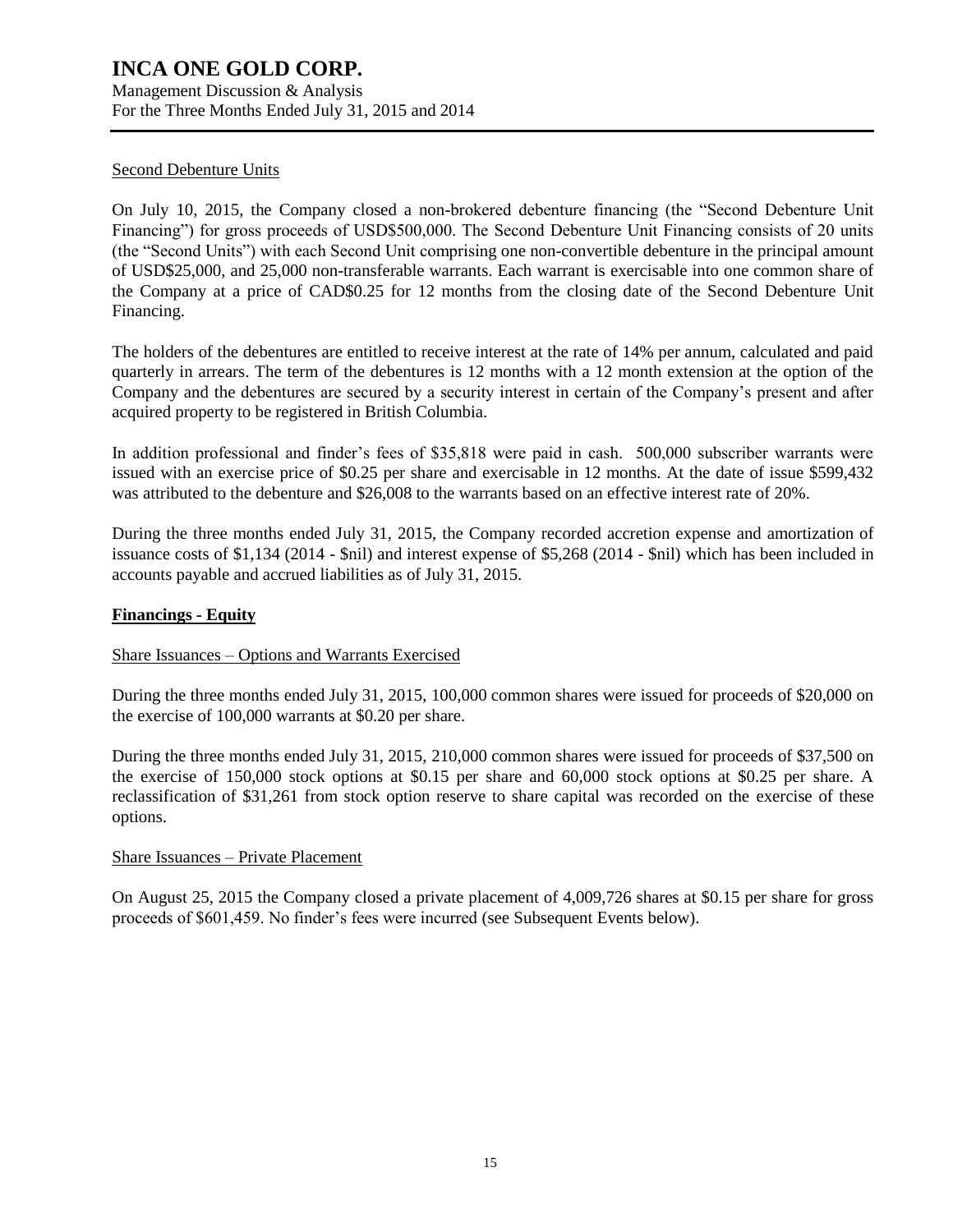### **Summary of Outstanding Share Data**

As at the date of this MD&A including a private placement closed on August 25 (see subsequent events), the Company had 73,700,640 common shares issued and the following options and warrants outstanding:

## **Stock Options:**

|                |                       |                    | <b>Vesting</b>    |
|----------------|-----------------------|--------------------|-------------------|
| <b>Options</b> | <b>Exercise Price</b> | <b>Expiry Date</b> | <b>Provisions</b> |
| #              | \$                    |                    | #                 |
| 150,000        | 0.25                  | February 9, 2017   | Vested            |
| 250,000        | 0.15                  | October 5, 2017    | Vested            |
| 396,000        | 0.15                  | October 30, 2017   | Vested            |
| 2,780,000      | 0.25                  | May 5, 2018        | Vested            |
| 275,000        | 0.15                  | May 30, 2018       | Vested            |
| 200,000        | 0.15                  | October 31, 2018   | Vested            |
| 950,000        | 0.15                  | June 4, 2019       | Vested            |
| 450,000        | 0.15                  | August 29, 2019    | Vested            |
| 100,000        | 0.25                  | April 15, 2020     | Vested            |
| 75,000         | 0.22                  | September 23, 2020 | Vested            |
| 575,000        | 0.43                  | July 11, 2021      | Vested            |
| 6,201,000      |                       |                    |                   |

### **Warrants:**

| Number of<br>Warrants | <b>Exercise</b><br><b>Price</b> | <b>Expiry Date</b> |
|-----------------------|---------------------------------|--------------------|
| #                     | \$                              |                    |
| 1,600,000             | 0.25                            | March 18, 2016     |
| 8,123,800             | 0.20                            | April 5, 2016      |
| 400,000               | 0.25                            | July 3, 2016       |
| 100,000               | 0.25                            | July 9, 2016       |
| 643,600               | 0.25                            | September 18, 2016 |
| 1,440,000             | 0.15                            | May 20, 2017       |
| 746,667               | 0.15                            | August 29, 2017    |
| 746,667               | 0.15                            | November 20, 2017  |
| 13,800,734            |                                 |                    |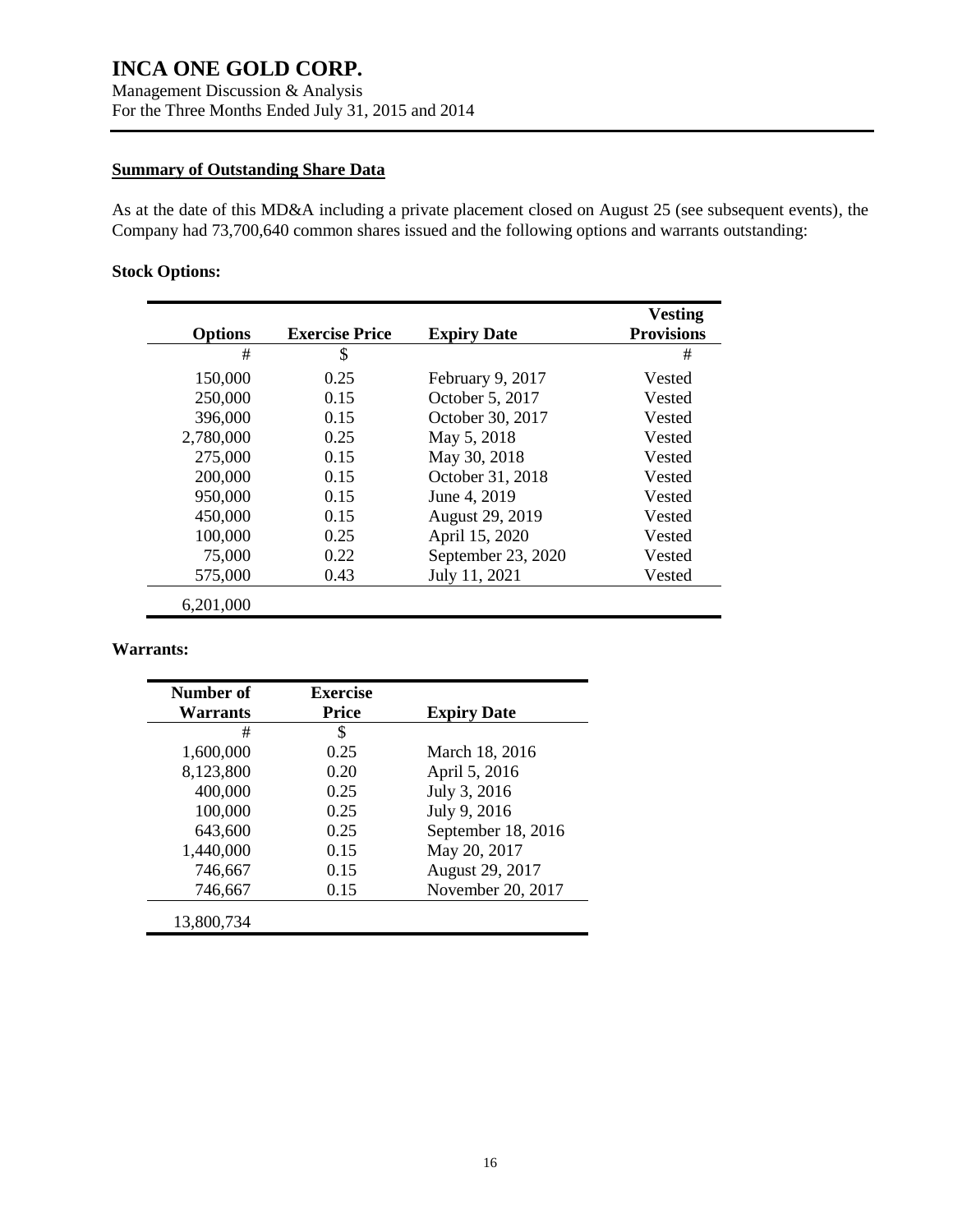Management Discussion & Analysis For the Three Months Ended July 31, 2015 and 2014

#### **Transactions with Related Parties**

#### **(a) Related Party Transactions**

The Company's related parties consist of the Company's directors, officers, former officer and companies associated with these individuals including the following:

- EKelly Investments Ltd., a company owned by Edward Kelly, the Company's President (also a director).
- Invictus Accounting Group LLP, a company controlled by Oliver Foeste, the Company's CFO effective September 1, 2014 (also a director).
- Rapid Time Networks Inc., a company owned by both George Moen, the Company's Chief Operating Officer and Mark Wright, the Company`s VP Operations & New Projects.
- Sisyphus Ventures Limited, a company owned by Mark Wright, the Company`s VP Operations & New Projects.
- Malaspina Consultants Inc., a company owned by Robert McMorran, a director, and in which Sharon Muzzin, the Company's previous CFO (until August 31, 2014) is an associate.
- McCullough O'Connor Irwin LLP, a company in which James Harris, the Company's Corporate Secretary, was counsel through December 2014.

The following expenditures were charged by related parties for the three months ended July 31, 2015 and  $2014$ 

|                                      | 2015    | 2014    |
|--------------------------------------|---------|---------|
|                                      |         |         |
| Accounting fees in professional fees | 7,806   | 27,220  |
| Consulting and management fees       | 157,420 | 45,000  |
| Director fees                        |         | 15,341  |
| Finance costs                        | 1.995   | 18,555  |
|                                      | 167,221 | 106,116 |

Accounting fees are paid to a company controlled by a director. Consulting and management fees are paid to companies controlled by the President, COO, CFO, or VP Operations & New Projects. Finance costs on interest bearing debt instruments were paid or accrued to companies controlled by the President, COO, CFO, or VP Operations & New Projects, or to a company controlled by a director.

During the three months ended July 31, 2015 there was a \$15,000 repayment of advances to officers of the Company and \$35,000 to companies controlled by the President or CFO.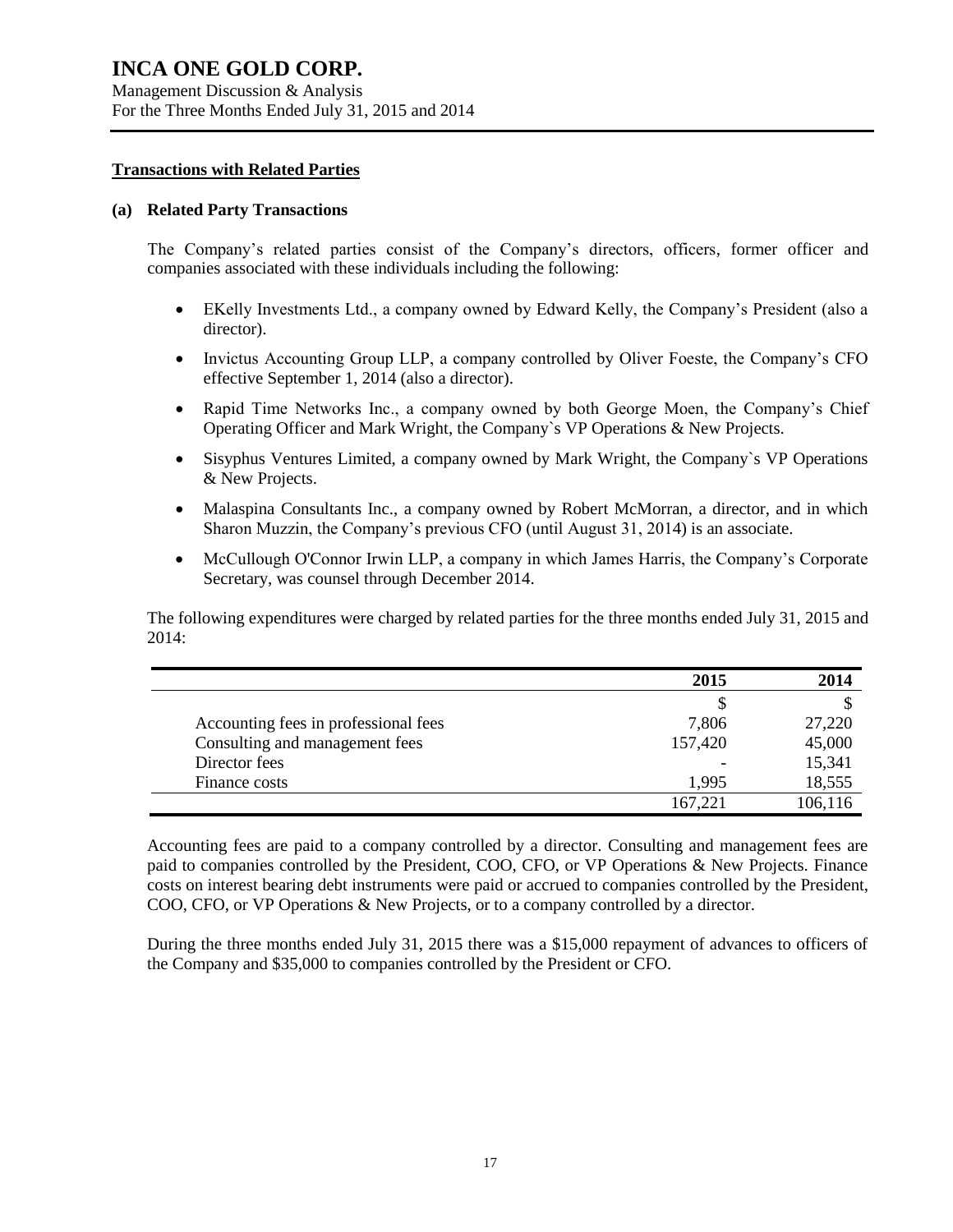### C**ompensation of Key Management Personnel**

The Company's key management personnel has authority and responsibility for planning, directing and controlling the activities of the Company and includes the Directors, President, CFO, COO and VP Operations & New Projects. Compensation in respect of services provided by key management consists of consulting and management fees paid to companies controlled by the President, CFO, COO and VP Operations & New Projects, accounting fees paid to companies controlled by a director or the CFO, and by the issue of options.

|                                | 2015    | 2014    |
|--------------------------------|---------|---------|
|                                |         |         |
| Management, accounting and CFO |         |         |
| fees included above            | 136,752 | 72,220  |
| Share-based payments           | 342,120 | 177,868 |
|                                | 478.872 | 250,088 |

There was no other compensation paid or payable to key management for employee services.

## **(b) Related Party Balances**

All related party balances payable, including for business expenses reimbursements, interim advances to the Company, annual bonuses as approved by the board of directors, and for services rendered as at July 31, 2015 are non-interest bearing and payable on demand, with the exception of short term financing through unsecured promissory notes (see Note 10) and convertible debenture financing (see Note 11(a)), and are comprised of \$101,879 (2014 – \$101,526) payable to the President and a company controlled by the President, \$18,401 (2014 – \$nil) payable to the CFO or a company controlled by the CFO, \$145,147  $(2014 - $70,111)$  payable to the COO and a company controlled by the COO, \$19,843 (2014 – \$nil) payable to the VP Operations & New Projects or a company controlled by the VP Operations & New Projects, \$14,221 (2014 – \$57,739) payable to directors or companies controlled by directors and \$nil (2014 – \$66,551) payable to a legal firm with which a former Corporate Secretary was associated. Included in prepaid expense is \$32,550 (2014 - \$nil) relating to the remuneration to officers of the Company, which will be amortized to management and consulting fees over the balance of calendar 2015-2016.

## **Commitments**

In addition to the commitments in connection with the Company's financings, the Company has a three-year rent agreement for its corporate office in Lima, Peru, with a monthly payment of USD\$4,210 and termination date on July 31, 2018.

### **Financial Instruments**

As at July 31, 2015, the Company's financial instruments consist of cash, other receivables, marketable securities, accounts payable and accrued liabilities, due to related parties, promissory notes payable convertible debentures, debentures and loan payable. Cash and other receivables are designated as loans and receivables, which are measured at amortized cost. Marketable securities are designated as available-for-sale, which are measured at fair value through other comprehensive income or loss. Accounts payable and accrued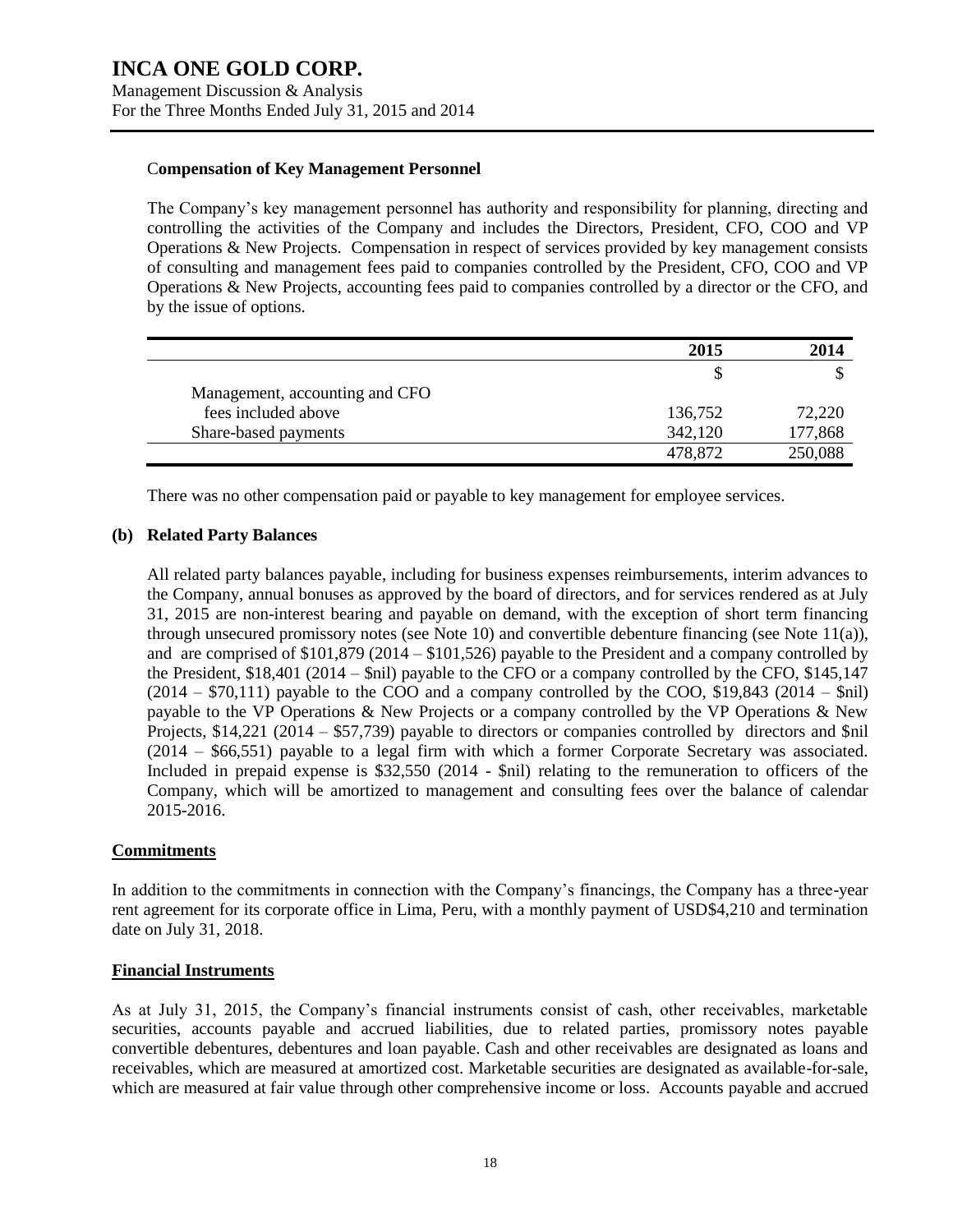Management Discussion & Analysis For the Three Months Ended July 31, 2015 and 2014

liabilities, due to related parties, promissory notes payable, convertible debentures, debentures and loan payable are designated as other financial liabilities, which are measured at amortized cost.

IFRS requires disclosures about the inputs to fair value measurements for financial assets and liabilities recorded at fair value, including their classification within a hierarchy that prioritizes the inputs to fair value measurement. The three levels of hierarchy are:

Level 1 – Unadjusted quoted prices in active markets for identical assets or liabilities; Level 2 – Inputs other than quoted prices that are observable for the asset or liability, either directly or indirectly; and

Level 3 – Inputs for the asset or liability that are not based on observable market data.

As at July 31, 2015, the Company believes that the carrying values of cash, other receivables, accounts payable and accrued liabilities, promissory notes payable, convertible debentures, debentures and loan payable approximate their fair values because of their nature and relatively short maturity dates or durations or their interest rates approximate market interest rates. The fair value of marketable securities has been assessed based on the fair value hierarchy described above and are classified as Level 1.

The Company's financial instruments are exposed in varying degrees to a variety of financial risks. The Board approves and monitors the risk management processes:

(i) Credit risk

Credit risk exposure primarily arises with respect to the Company's cash and other receivables. The risk exposure is limited because the Company places its instruments in banks of high credit worthiness within Canada and continuously monitors the collection of other receivables.

(ii) Liquidity risk

Liquidity risk is the risk that the Company cannot meet its financial obligations as they become due. The Company's approach to managing liquidity is to ensure as far as possible that it will have sufficient liquidity to settle obligations and liabilities when they become due. As at July 31, 2015, the Company had cash of \$235,943 (April 30, 2015 - \$454,321) and current working capital deficiency of \$1,201,165 (April 30, 2015 - \$516,327) with total liabilities of \$12,931,739 (April 30, 2015 - \$9,339,872).

### (iii)Market risk

a. Interest rate risk

Interest rate risk is the risk that the fair value or future cash flows of a financial instrument will fluctuate because of changes in market interest rates.

The Company invests cash in guaranteed investment certificates at fixed or floating interest rates in order to maintain liquidity while achieving a satisfactory return for shareholders. A change of 100 basis points in the interest rates would not be material to the financial statements. At July 31, 2015, the Company has no variable rate debt.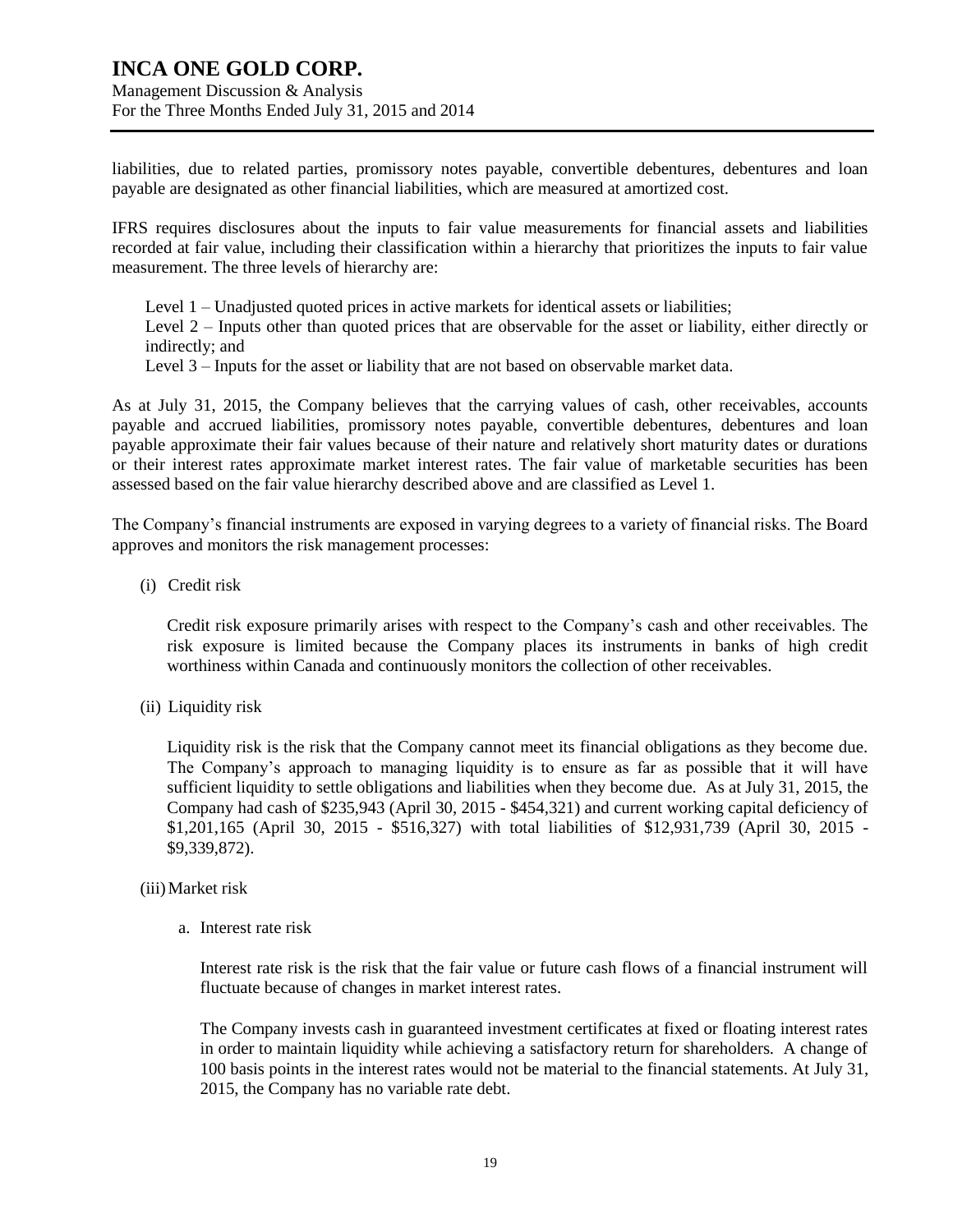#### b. Foreign currency risk

Foreign exchange risk is the risk that the fair value of future cash flows of a financial instrument will fluctuate because of the changes in the foreign exchange rates. The Company is exposed to the financial risk related to the fluctuation of foreign exchange rates associated with the fluctuations in its US dollar and the Peruvian New Sol ("Sol") bank accounts as well as the translation of foreign held assets and liabilities at current exchange rates.

The Company's net exposure to the US dollar and Sol on financial instruments is as follows:

|                                                      | <b>July 31, 2015</b> | <b>April 30, 2015</b> |
|------------------------------------------------------|----------------------|-----------------------|
|                                                      | S                    | \$                    |
| US dollar:                                           |                      |                       |
| Cash                                                 | 201,337              | 321,099               |
| Receivables                                          | 109,967              | 54,643                |
| Accounts payable and accrued liabilities             | (815, 349)           | (525,948)             |
| Debenture, convertible debenture and promissory note | (5,624,400)          | (2,895,360)           |
| Net assets                                           | (6,128,445)          | (3,045,566)           |
|                                                      |                      |                       |
| Sol:                                                 |                      |                       |
| Cash                                                 | 42.753               | 38.858                |
| Receivables                                          | 2,232,496            | 589,500               |
| Accounts payable and accrued liabilities             | (643, 668)           | (347,062)             |
| Net liabilities                                      | 1,631,581            | 281,296               |

Assuming all other variables constant, an increase or a decrease of 10% of the US dollar against the Canadian dollar, the net loss of the Company and the equity for the three months ended July 31, 2015 would have varied by approximately \$352,000.

Assuming all other variables constant, an increase or a decrease of 10% of the Sol against the Canadian dollar, the net loss of the Company and the equity for the three months ended July 31, 2015 would have varied by approximately \$68,000.

The Company had no hedging agreements in place with respect to foreign exchange rates.

c. Commodity price risk

Commodity price risk is the risk of financial loss resulting from movements in the price of the Company's commodity inputs and outputs. The Company's price risk relates primarily to future gold price expectations and the share trading price of its GRIT shares. The Company continuously monitors precious metal and GRIT share trading prices as they are included in projections prepared to determine its future strategy.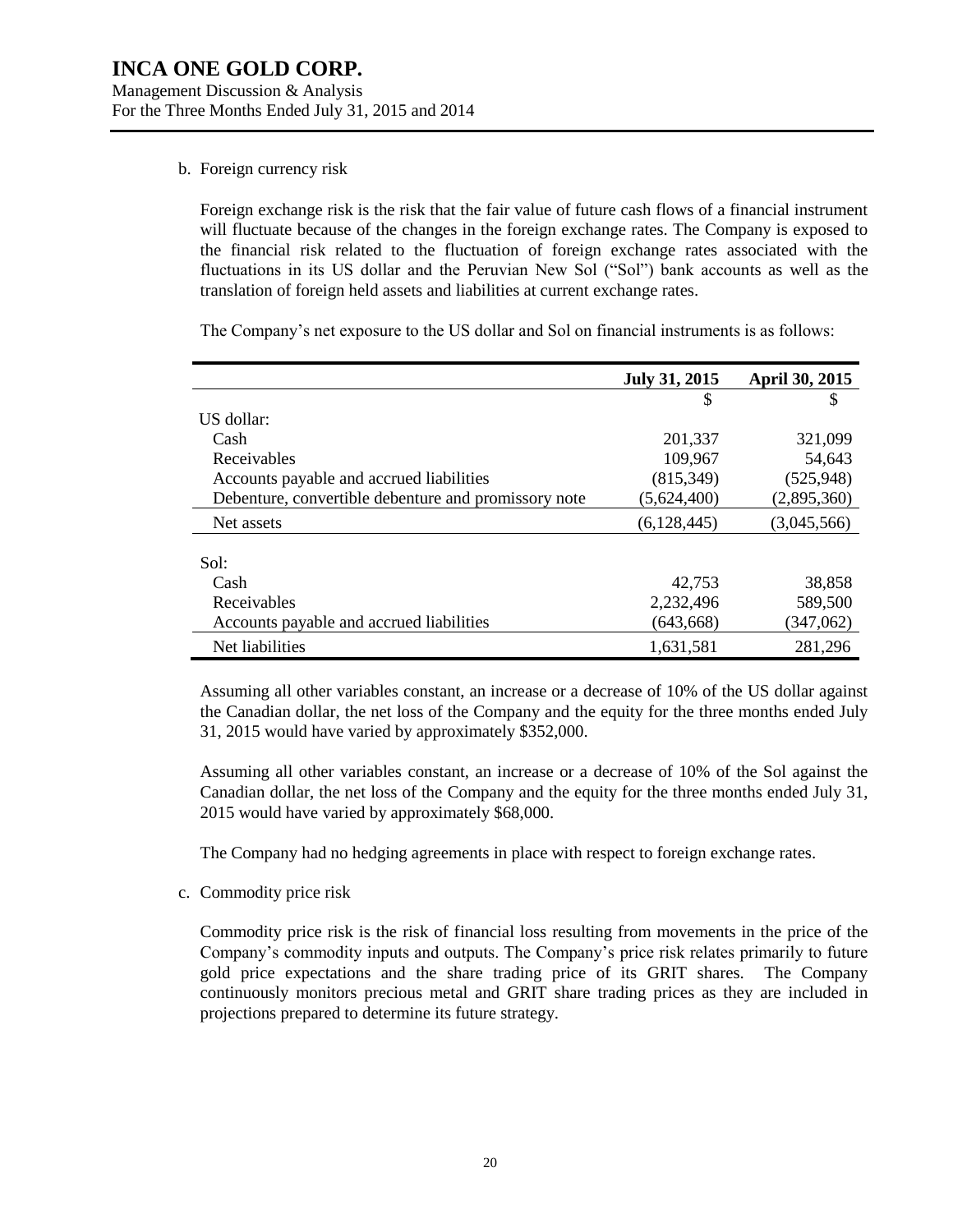### **Subsequent Events**

On August 25, 2015 the Company closed a private placement of 4,009,726 shares at \$0.15 per share for gross proceeds of \$601,459. No finder's fees were incurred.

### **Off-Balance Sheet Arrangements**

The Company has not entered into any off-balance sheet arrangements.

## **Critical Accounting Policies and Estimates**

The preparation of the Company's consolidated financial statements in accordance with IAS 1, *Presentation of Financial Statements*, requires management to make certain critical accounting estimates and to exercise judgment that affect the accounting policies and the reported amounts of assets, liabilities and disclosure of contingent assets and liabilities at the date of the consolidated financial statements and reported amounts of revenues and expenses during the reporting period. Estimates and assumptions are continually evaluated based on historical experience and other factors, including expectations of future events that are believed to be reasonable under the circumstances. In the future, actual experience may differ from these estimates and assumptions. Revisions to accounting estimates are recognized in the period in which the estimates are revised and in any future periods affected. Uncertainty about these assumptions and estimates could result in outcomes that require a material adjustment to the carrying amounts of assets or liabilities in future periods.

Significant accounting judgments that Management has made in the process of applying accounting policies which it considers have had the most significant effect on the amounts recognized in the consolidated financial statements include, but are not limited to going concern, title to and economic recoverability and probability of future economic benefits of exploration and evaluation assets, date of commencement of commercial production, and determination of functional currency. Management considers the areas currently requiring a significant degree of estimation and assumption and which have a significant risk of resulting in a material adjustment to the carrying amount of assets and liabilities within the next financial year, to include, but not be limited to, the value attributed to share-based compensation, convertible debentures and debentures with warrants, marketable securities, asset retirement and reclamation obligation, and deferred taxes.

These accounting judgments and estimates are further discussed in the Company's unaudited condensed interim consolidated financial statements at July 31, 2015.

### **Risks and Uncertainties**

Natural resources exploration, development, production and processing involve a number of business risks, some of which are beyond the Company's control. These can be categorized as operational, financial and regulatory risks.

Operational risks include: the Company may not be able to find and develop resources economically, the Company cannot guarantee title to its properties, the Company may have difficulty in marketing production and services, the Company must manage changing governmental laws and regulations, the Company may have difficulty in hiring and retaining skilled employees and contractors, environmental hazards (including discharge of pollutants or hazardous chemicals), industrial accidents and occupational and health hazards, mechanical failures, the unavailability of materials and equipment, pit slope failures, unusual or unexpected rock formations, poor or unexpected geological or metallurgical conditions, poor or inadequate ventilation, failure of mine communication systems, poor water condition, interruptions to gas and electricity supplies,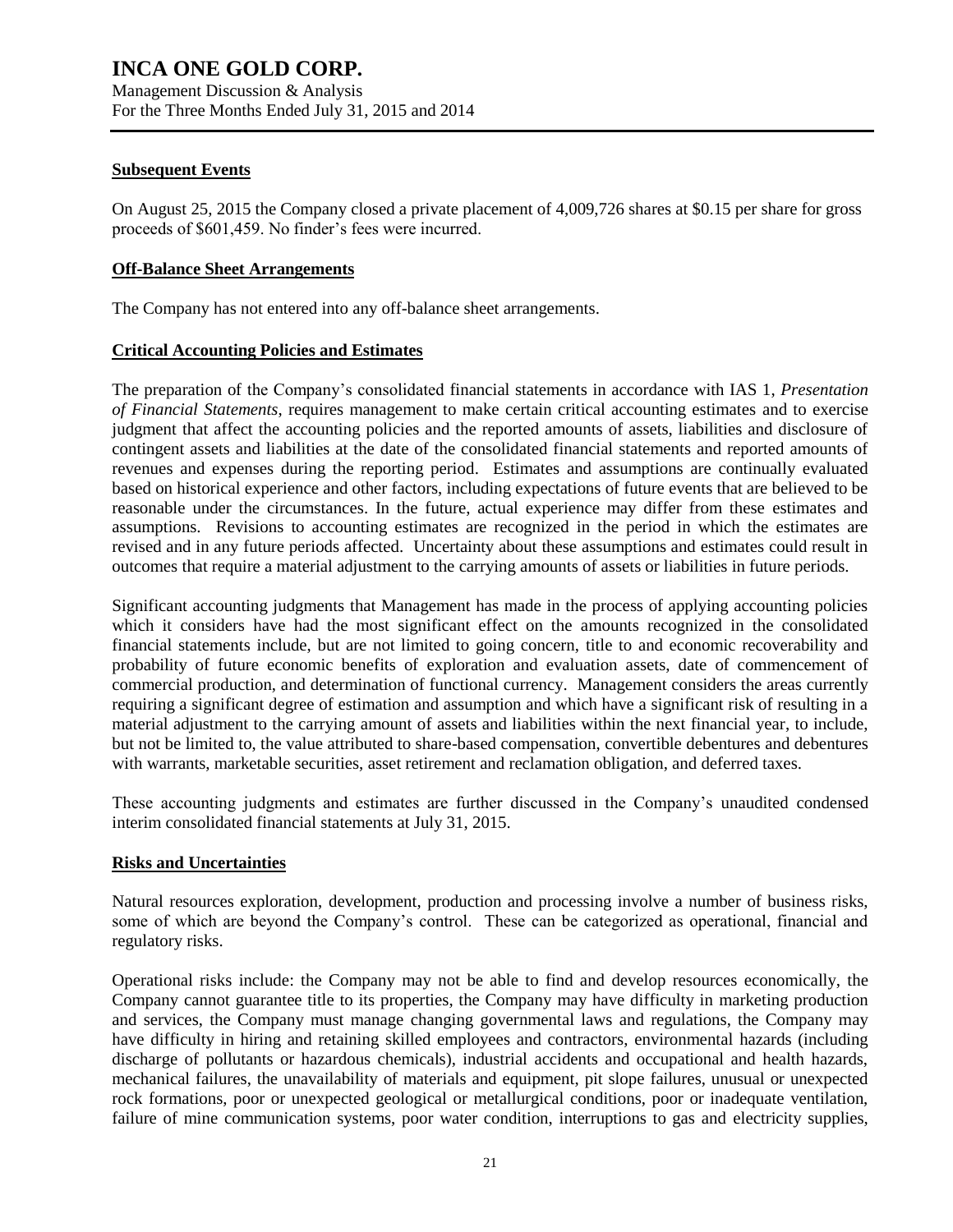Management Discussion & Analysis For the Three Months Ended July 31, 2015 and 2014

human error and adverse weather conditions, there is no assurance that the Company will acquire additional mineral properties and any acquisitions may expose the Company to new risks, and the mining industry is intensely competitive for the acquisition of new properties, access to capital and hiring of skilled personnel. The Company continuously monitors and responds to changes in these factors and seeks to adhere to all regulations governing its operations.

Financial risks include commodity prices, interest rates and fluctuating foreign exchange rates, all of which are beyond the Company's control. Additional financial risks are the Company's ability to raise capital to continue funding its operations.

Regulatory risks include the possible delays in getting regulatory approval to, and permits for, the transactions that the Board of Directors believe to be in the best interest of the Company, and include increased fees for filings, the introduction of ever more complex reporting requirements the cost of which the Company must meet in order to maintain its exchange listing.

### **Cautionary Note Regarding Forward-Looking Information**

This MD&A contains forward-looking statements. All statements, other than statements of historical fact, constitute "forward-looking statements" and include any information that addresses activities, events or developments that the Company believes, expects or anticipates will or may occur in the future including the Company's strategy, plans or future financial or operating performance and other statements that express management's expectations or estimates of future performance.

Forward-looking statements are generally identifiable by the use of the words "may", "will", "should", "continue", "expect", "anticipate", "estimate", "believe", "intend", "plan" or "project" or the negative of these words or other variations on these words or comparable terminology. All such forward-looking information and statements are based on certain assumptions and analyses made by the Company's management in light of their experience and perception of historical trends, current conditions and expected future developments, as well as other factors management believes are appropriate in the circumstances. These statements, however, are subject to known and unknown risks, uncertainties and other factors that may cause the actual results, level of activity, performance or achievements of the Company to be materially different from those expressed, implied by or projected in the forward-looking information or statements. Important factors that could cause actual results to differ from these forward-looking statements include but are not limited to: risks related to the exploration and potential development of the Company's projects, risks related to international operations, the actual results of current exploration activities, conclusions of economic evaluations, changes in project parameters as plans continue to be refined, future prices of minerals, as well as those factors discussed in the sections relating to risk factors of the Company set out in this MD&A.

There can be no assurance that any forward-looking statements will prove to be accurate, as actual results and future events could differ materially from those anticipated in such statements. Accordingly, the reader should not place any undue reliance on forward-looking information or statements. Except as required by law, the Company does not intend to revise or update these forward-looking statements after their date of issue, or to revise them to reflect the occurrence of future unanticipated events.